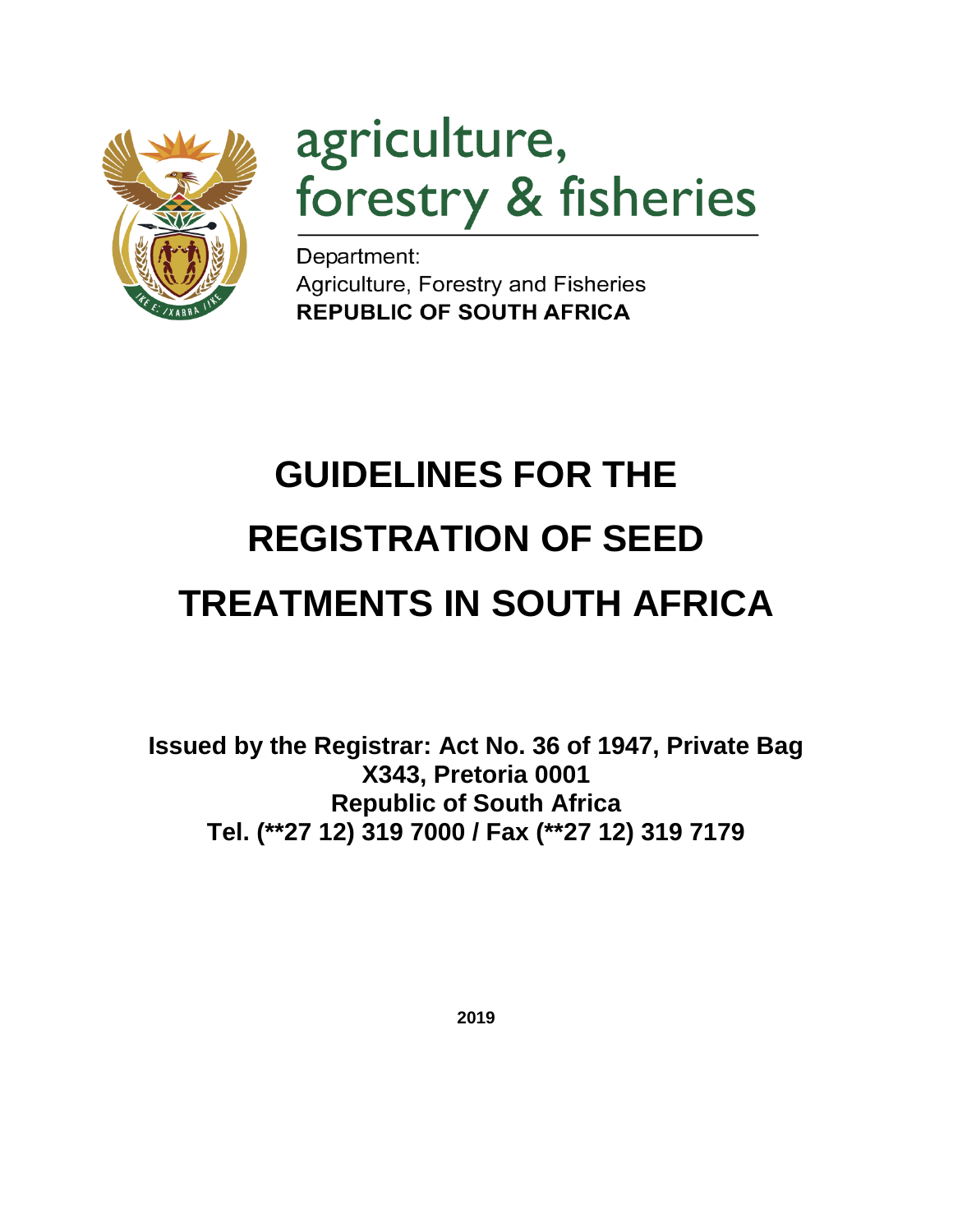# **TABLE OF CONTENTS**

|     | 1. INTRODUCTION      |                                                                       |                          |  |  |  |  |  |  |  |
|-----|----------------------|-----------------------------------------------------------------------|--------------------------|--|--|--|--|--|--|--|
|     | 2. SEED TREATMENT    |                                                                       | 3                        |  |  |  |  |  |  |  |
|     | 3. DATA REQUIREMENTS |                                                                       | $\overline{4}$           |  |  |  |  |  |  |  |
| 3.1 | General              |                                                                       | 4                        |  |  |  |  |  |  |  |
| 3.2 | Efficacy             |                                                                       | $\overline{\mathcal{A}}$ |  |  |  |  |  |  |  |
|     | 3.2.1                | <b>Field trials</b>                                                   | 5                        |  |  |  |  |  |  |  |
|     | 3.2.2                | Trials under controlled conditions                                    | 5                        |  |  |  |  |  |  |  |
|     | 3.2.3                | Data extrapolation                                                    | 5                        |  |  |  |  |  |  |  |
|     | 3.2.4                | New invasive pests and diseases                                       | 6                        |  |  |  |  |  |  |  |
|     | 3.2.5                | Seed storage trials                                                   | 6                        |  |  |  |  |  |  |  |
| 3.3 | Phytotoxicity        |                                                                       | 6                        |  |  |  |  |  |  |  |
| 3.4 | Dosage rate          |                                                                       | $\overline{7}$           |  |  |  |  |  |  |  |
| 3.5 |                      | Edaphic characteristics                                               | $\overline{7}$           |  |  |  |  |  |  |  |
| 3.6 | <b>Residues</b>      |                                                                       | $\overline{7}$           |  |  |  |  |  |  |  |
| 3.7 |                      | Adjuvants (colorants, polymers and pelleting, etc.)                   | 8                        |  |  |  |  |  |  |  |
| 3.8 | Minor crops/use      |                                                                       | 8                        |  |  |  |  |  |  |  |
| 3.9 |                      | Biological products containing living organisms as active ingredients | 8                        |  |  |  |  |  |  |  |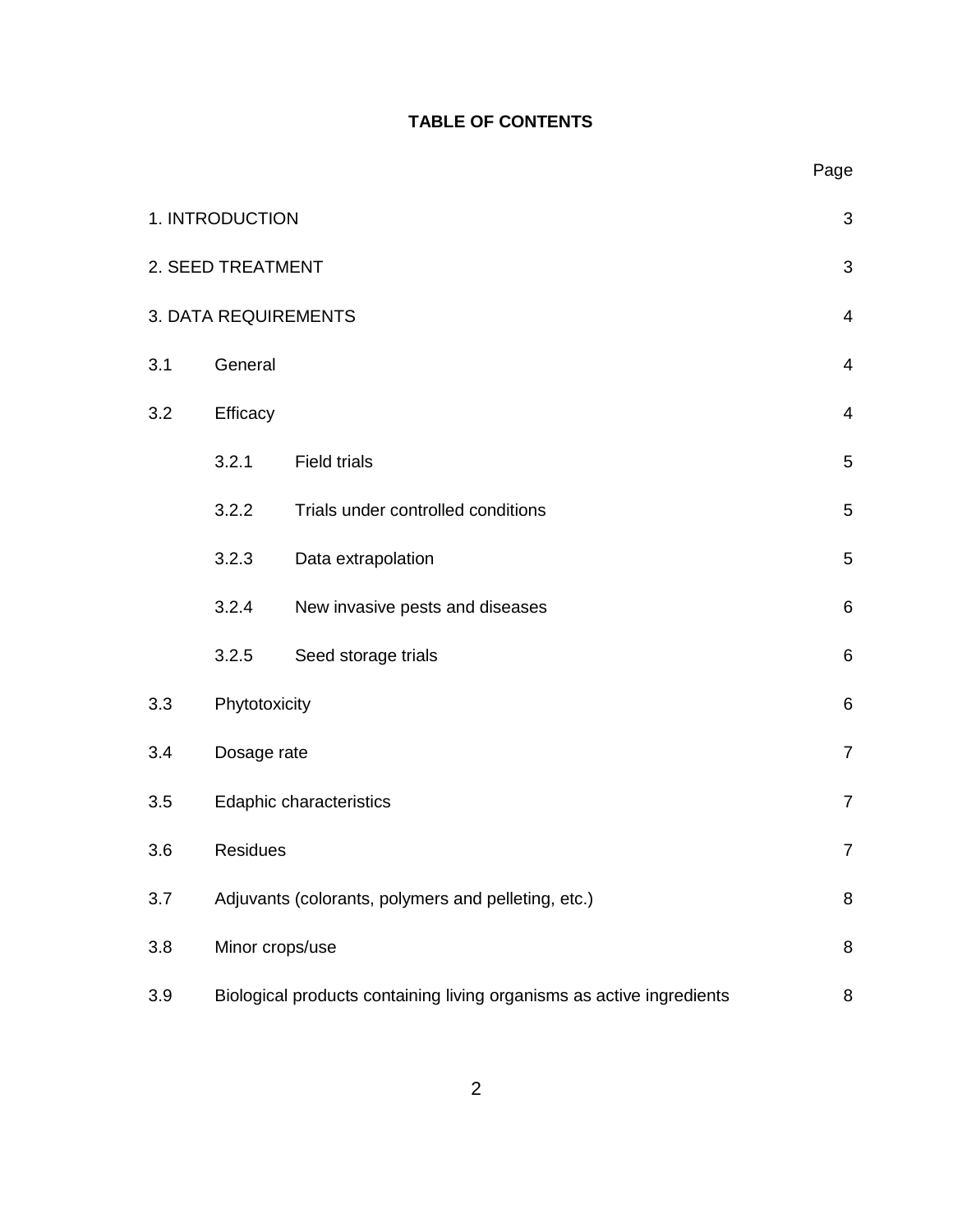| 4 TRIAL REPORTS                               | 9  |
|-----------------------------------------------|----|
| 5. PHYSICAL COMPATIBILITY WITH OTHER PRODUCTS | 10 |
| <b>REFERENCES</b>                             | 11 |
| <b>APPENDIX 1</b>                             |    |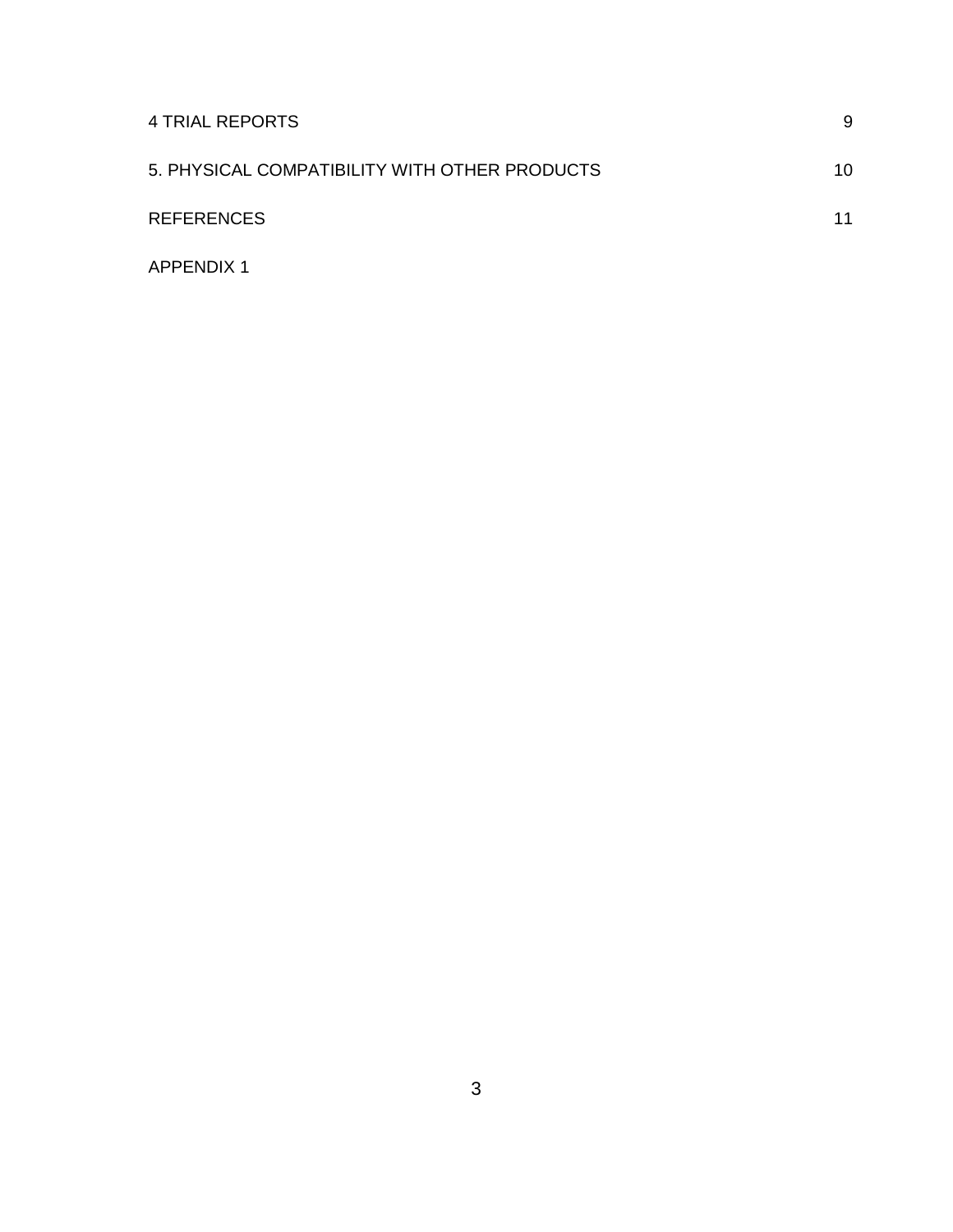#### **1. INTRODUCTION**

The purpose of these guidelines is to provide guidance on how to meet data requirements for registration purposes of seed treatment products. These guidelines must be read in conjunction with any other guidelines published or endorsed by the Registrar of Act 36 of 1947 to comply with all the requirements of seed treatment products. All seed treatments products must be used as directed on the labels approved by the Registrar.

Seed treatment is the use and application of biological, physical and chemical products, utilizing different techniques onto the seed, with the aim of providing seed and plant protection, and improving the establishment of healthy crops.

Seed treatment may also be used to describe both the method and the technique used for seed treatment. The correct use of specific products and techniques used for seed treatment can improve the growth environment for the seed, seedlings, and young plants, improve the adherence of chemical or biological products to the seed, reduce chemical dust and serve to add colour. Seed treatment application methods may differ from basic dressing, to coating and pelleting (encrusting) of seeds.

It is a requirement to apply for an import or export permit when seed treated with pesticides is brought in or exported from South Africa for commercial or experimental purposes. The procedure as published on the Department: Agriculture, Forestry and Fisheries (DAFF) website should be followed. Field trials initiated from the 1<sup>ST</sup> of August 2019 should follow these guidelines.

#### **2. SEED TREATMENT**

A seed treatment can be classified as the application of chemical ingredients and/or biological organisms to seed to repel, suppress or control plant pests i.e. insects and pathogens that attack seed, seedlings and plants.

Enhancing seed includes:

- Breaking certain seed dormancies by pre-germinating the seeds.
- Coating seeds (pelleting, film coating) to improve the sowing of the seeds.
- Including additives to the seed that can stimulate or enhance the growth of the plant.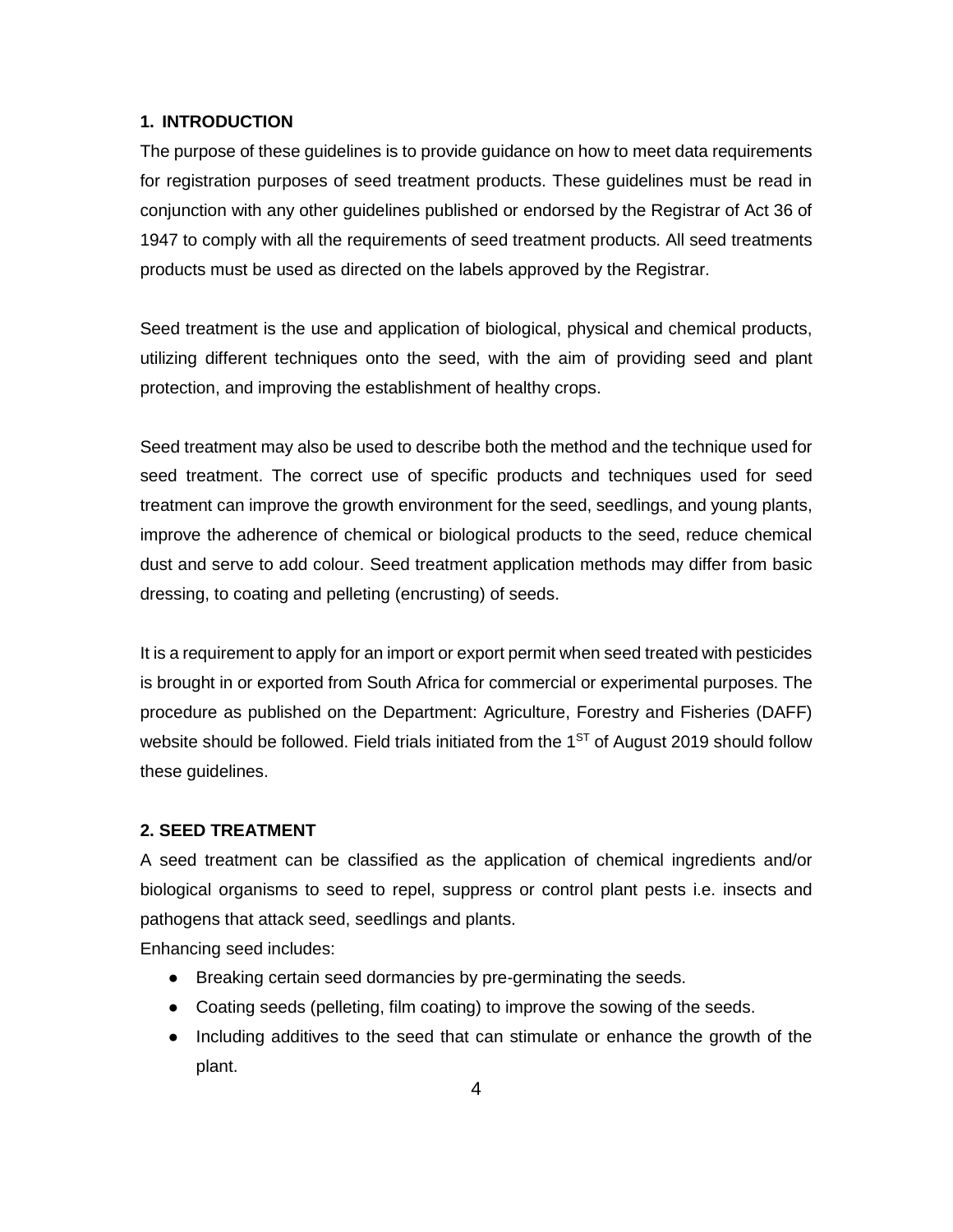### **3. DATA REQUIREMENTS**

### **3.1 General**

The Seed Treatment Guideline must to be read in conjunction with the following current guidelines published by Department: Agriculture, Forestry and Fisheries.

- "*GUIDELINES ON THE DATA AND DOCUMENTS REQUIRED FOR REGISTRATION OF AGRICULTURAL REMEDIES IN SOUTH AFRICA"*
- *"GUIDELINES FOR REGISTRATION OF ADJUVANTS"*
- "*GUIDELINES FOR REGISTRATION OF GROUP 3 FERTILIZERS"*
- "*GUIDELINES ON RESIDUE STUDY REQUIREMENTS FOR REGISTRATION OF AGRICULTURAL REMEDIES AND SETTING OF MAXIMUM RESIDUE LIMITS (MRL'S) IN SOUTH AFRICA".*

Trials should be set up in the field area or under conditions in which the crop will be grown commercially. The trial should be conducted across geographical areas where the crop is commonly grown, across different years or seasons. Alternatively, trials can be conducted within the same season, if done in different bioclimatic areas, where different climatic conditions are prevalent.

Different parameters may be used to measure effectiveness of the chemical used in combating the pest or proving any effect desired. Various parameters such as disease incidence, symptom severity per plant/plot and indirect measurements such as height, dry weight, yield and quality factors of the harvested portion of the crop and indexes may be used.

#### **3.2 Efficacy**

#### **3.2.1 Field trials**

A minimum of three successful field trials are required, in areas where target pests are more likely to occur. The layout of the trials must comply with the relevant statistical design. Efficacy evaluation techniques must give the best indication of the performance of the product against the pest targeted e.g. incidence and/or severity rating data scales can be used depending on the preferred method. Current prevailing scientific principles should always be followed when conducting experiments or trials. Where a combination of various pesticides is made, results showing the effectiveness of such mixes must be submitted.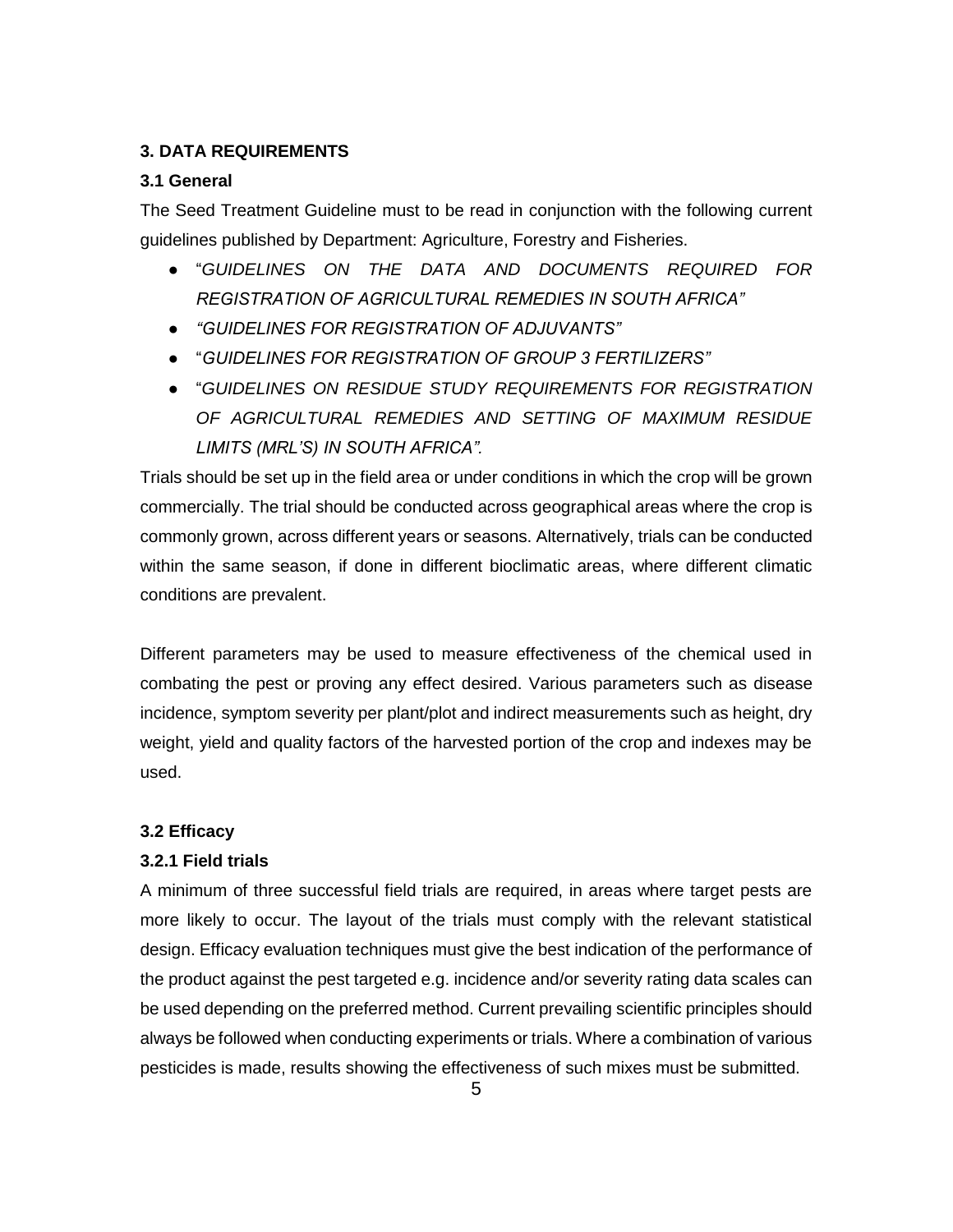#### **3.2.2 Trials under controlled conditions**

Seed-borne diseases and seed or seedling attacking insects are especially difficult to prove effective control using conventional field trials. In these cases, it is more practical to conduct one efficacy trial evaluating seed treatments under controlled conditions. However, trials conducted under controlled conditions must form part of a series of microplots field trials where two (2) efficacy and a minimum of three (3) crop safety/phytotoxicity trials. Efficacy trials can also be used to evaluate crop safety/phytotoxicity effects.

An artificially inoculated pasteurized substrate or pest/disease infestation/infection may be used under controlled or field conditions. Naturally infested/infected humus-rich field soils representative of the proposed area of use can also be used, collected from the top layer of fields where the concerned was previously cultivated. It should be tested before the trial to identify the seedling pathogen/pest present.

The treatment plots must be laid out in a suitable statistical design with no less than four replicates satisfying the 12 degrees of freedom requirement. The plot size could be for example one seed tray, micro plot or pot containing  $5 - 50$  seeds depending of the crop (larger number of seeds for smaller crops).

#### **3.2.3 Data extrapolation**

- For minor crops both local and or international data is acceptable, provided the data is generated under similar environmental conditions, using the same formulation, same loading and the same Good Agricultural Practices (GAP). However, the registrar may require limited additional data to be generated under South African Condition as confirmatory studies.
- In situations where the applicant wants to submit efficacy/residues data generated outside of South Africa, the applicant must apply for data waiver before such an application is made.

#### **3.2.4 New invasive pests, diseases and weeds**

In situations where a targeted indication cannot be evaluated under field conditions e.g. karnal bunt in wheat. Then laboratory/glasshouse or quarantined experiments conducted by a local research organization, universities or any other accredited laboratory can be used to conduct such experiments/trials. Overseas or data generated outside of South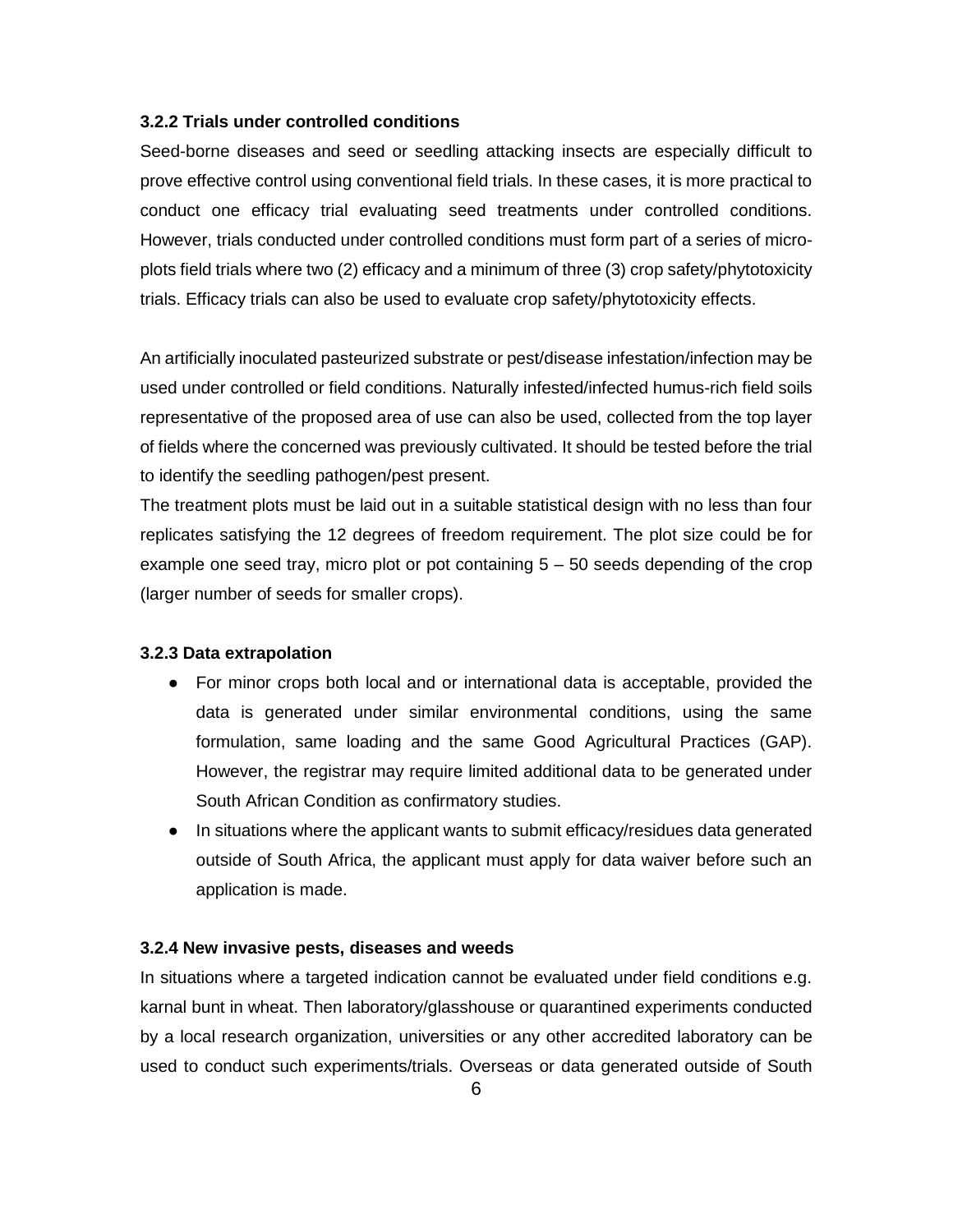Africa under similar climatic conditions will be accepted for efficacy and residue data extrapolation purposes and can be used to gain conditional registrations. However, crop safety/phytotoxicity and confirmatory residue studies not exceeding the minimum number required must be done in South Africa. For more details, refer to the emergency registration protocol. It is recommended the applicant must apply for data waiver for efficacy/residues data to be accepted before any application is lodged with the office of the Registrar.

### **3.2.5 Seed storage trials**

All potential seed protectants applied directly to seed must be tested in a laboratory replicated trial, with a standard product as reference, against the species that will be listed on the label. The period of protection must be specified on the label. Beetles and moths should be tested. One (1) laboratory trial is sufficient for registration purposes. For efficacy there is no need to test the highest rate of 2x.

# **3.3 Phytotoxicity**

The experimental crop should be assessed for phytotoxicity effects following the treatment of seed. The type or nature and extent of negative effects should be recorded. Evidence of crop damage may be demonstrated by showing emergent studies. The frequency and intensity of damage can be expressed in absolute or percentage estimates. In most cases, symptoms of phytotoxicity or damage can be described as i.e. reduced germination, stunting, necrosis, chlorosis and deformation that may be observed after germination. The effect on yield must also be assessed. Phytotoxicity studies must include both 1x and 2x rates for both generic and new claims.

In addition to the above-mentioned field trials germination studies as prescribed in the International Seed Testing Association (ISTA) protocol must also be performed to confirm seed safety.

Annexure 1. Table 4 of the Plant improvement act of 1976 describes the provisions relating to seed and seed samples for specific crops. These provisions should be adhered to when conducting phytotoxic trials seed production varieties.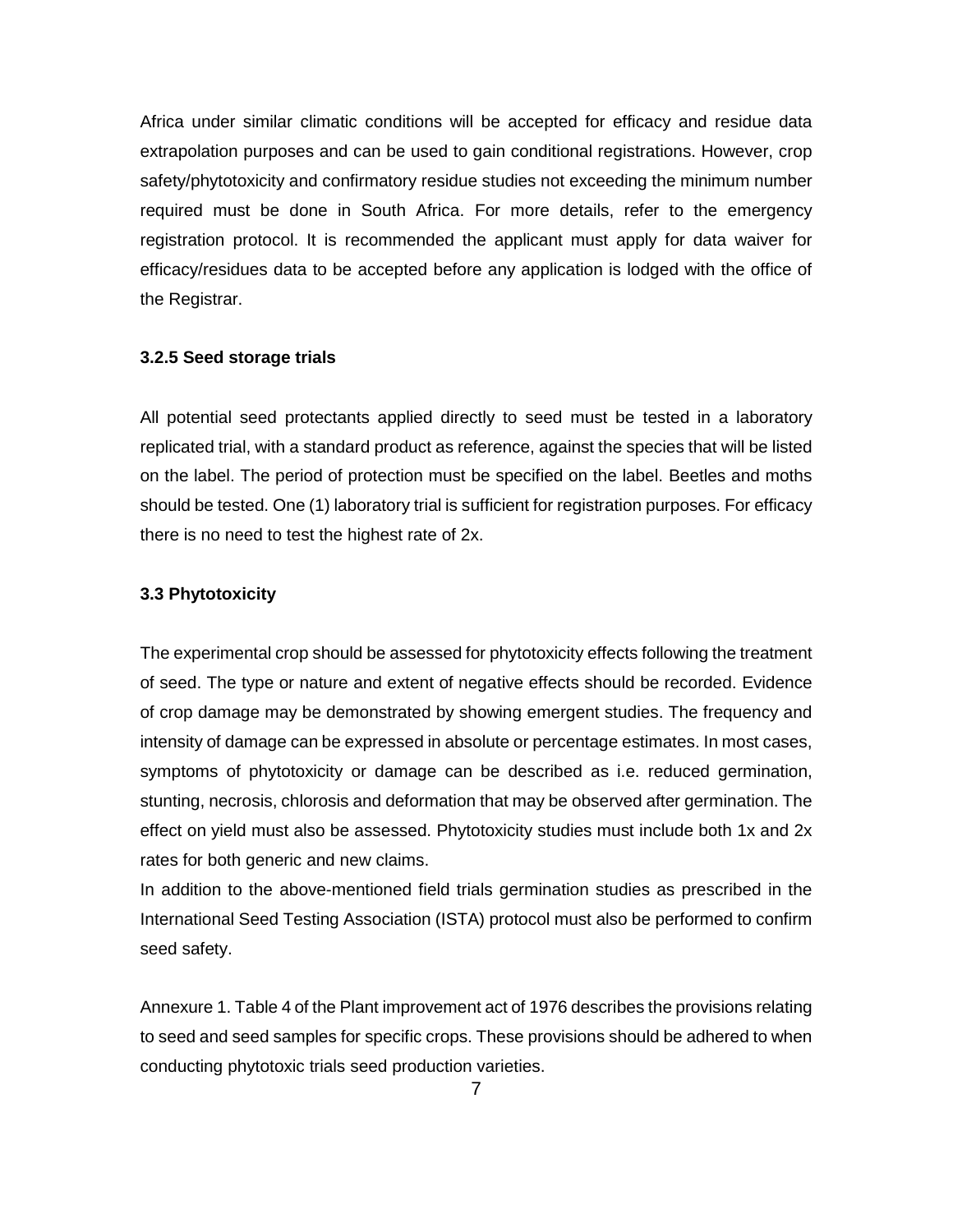#### **3.4 Dosage rates**

The chemicals tested should reflect a rate-range that must include levels above or below commercial use in case of new claims. This will serve to determine the commercial use rate.

#### **3.5 Edaphic characteristics**

Soil characteristics must be recorded immediately after planting, and soil analysis report detailing information such as pH, organic matter, cation exchange capacity (CEC) and soil classification should be submitted.

### **3.6 Residues**

Refer to the current GUIDELINES ON RESIDUE STUDY REQUIREMENTS FOR REGISTRATION OF AGRICULTURAL REMEDIES AND SETTING OF MAXIMUM RESIDUE LIMITS (MRL'S) IN SOUTH AFRICA.

(The CODEX Crop Grouping Principles should be noted here to aid manufacturers in setting up their protocols) = The documents are being developed with updated crops groups.

- If an active ingredient is registered as a foliar spray, and the dose rate of the seed treatment for that active ingredient is equal to the rate for the foliar spray, the seed treatment will be exempt from residues data. However, if there are any doubts, the applicant must apply for residues data waiver before any application is lodged with the office of the Registrar and provide scientific reasons why such an application should be considered.
- For minor crops both local and or international data is acceptable, provided the data is generated under similar environmental conditions, using the same formulation, same loading and the same Good Agricultural Practices (GAP). However, the registrar may require limited additional data to be generated under South African conditions as confirmatory studies. In situations where the applicant wants to submit residues data generated outside of South Africa, the applicant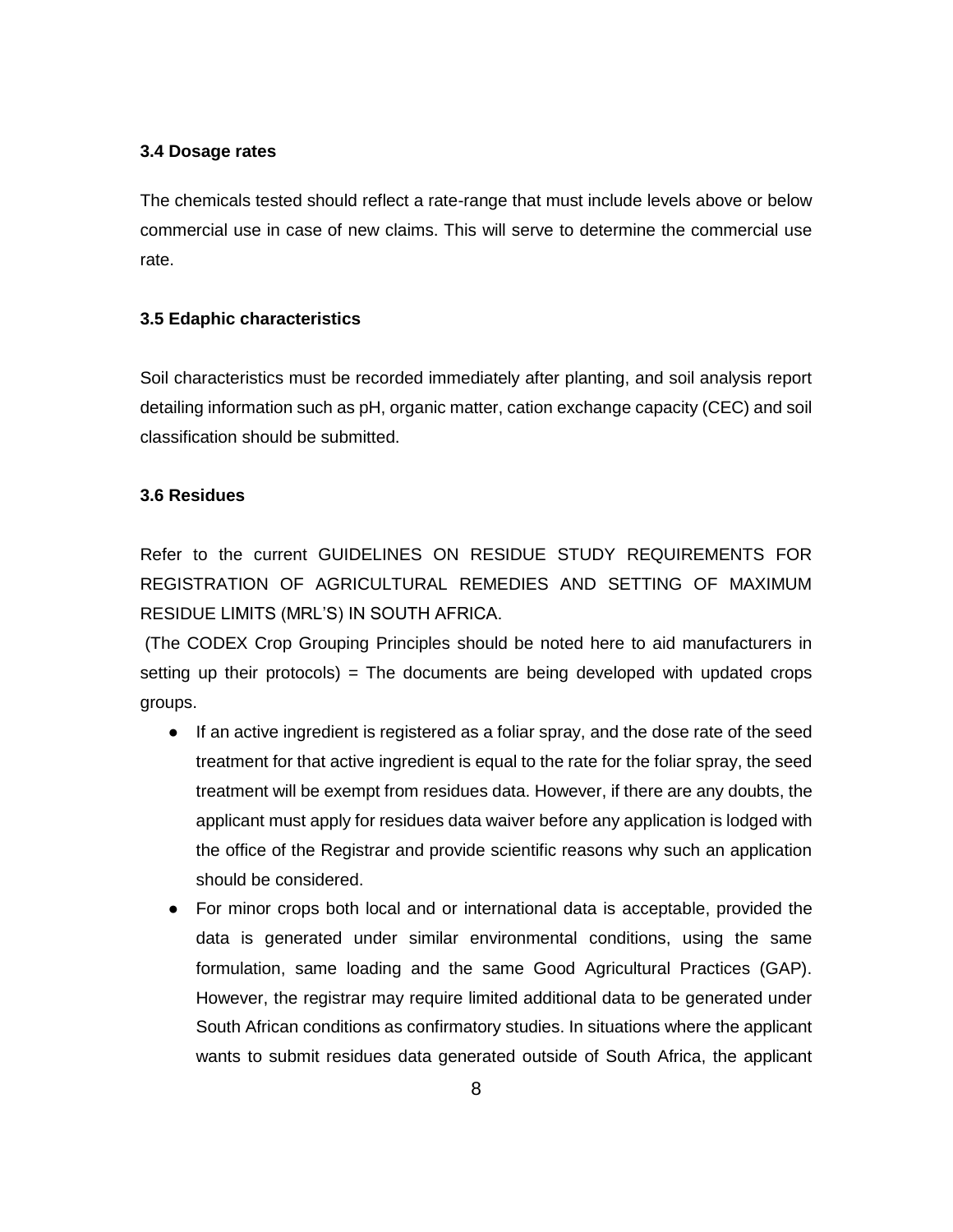must apply for data waiver before such an application is made.

- Residue data may be extrapolated from one crop to the next using the CODEX crop groupings.
- Additional residues data required will be specified by the Registrar if required to be done in South Africa where international data has been presented per crop grouping.

# **3.7 Adjuvants (colourants, polymers and pelleting etc.)**

Refer to the current Guidelines FOR REGISTRATION OF ADJUVANTS.

In addition to the prescribed field trials to determine phytotoxicity effects and compatibility, adjuvants such as polymers for dust reduction must be further evaluated to test the dust reduction. The Heubach dust meter could be used to measure the effectiveness of dust reduction.

# **3.8 Minor crop/use**

Refer to the current REGISTRATION GUIDELINES FOR MINOR USES (MINOR CROPS) IN SOUTH AFRICA.

# **3.9 Biological products containing living microorganisms as active ingredients.**

In terms of crop safety, all biological products must adhere to requirements as stipulated in section 3.3. Although, beneficial microorganisms will not negatively impact seed viability, it must be proven that the co-formulants in the formulations are safe. For all efficacy requirements refer to the data requirement guidelines for the registration of Group 3 bio-fertilizers or Biological remedies.

## **4. TRIAL REPORTS**

The trial report should be presented in a format that includes statistically analysed data, and the raw data may also be included in the report. Tables or graphs should be used to demonstrate efficacy or phytotoxicity.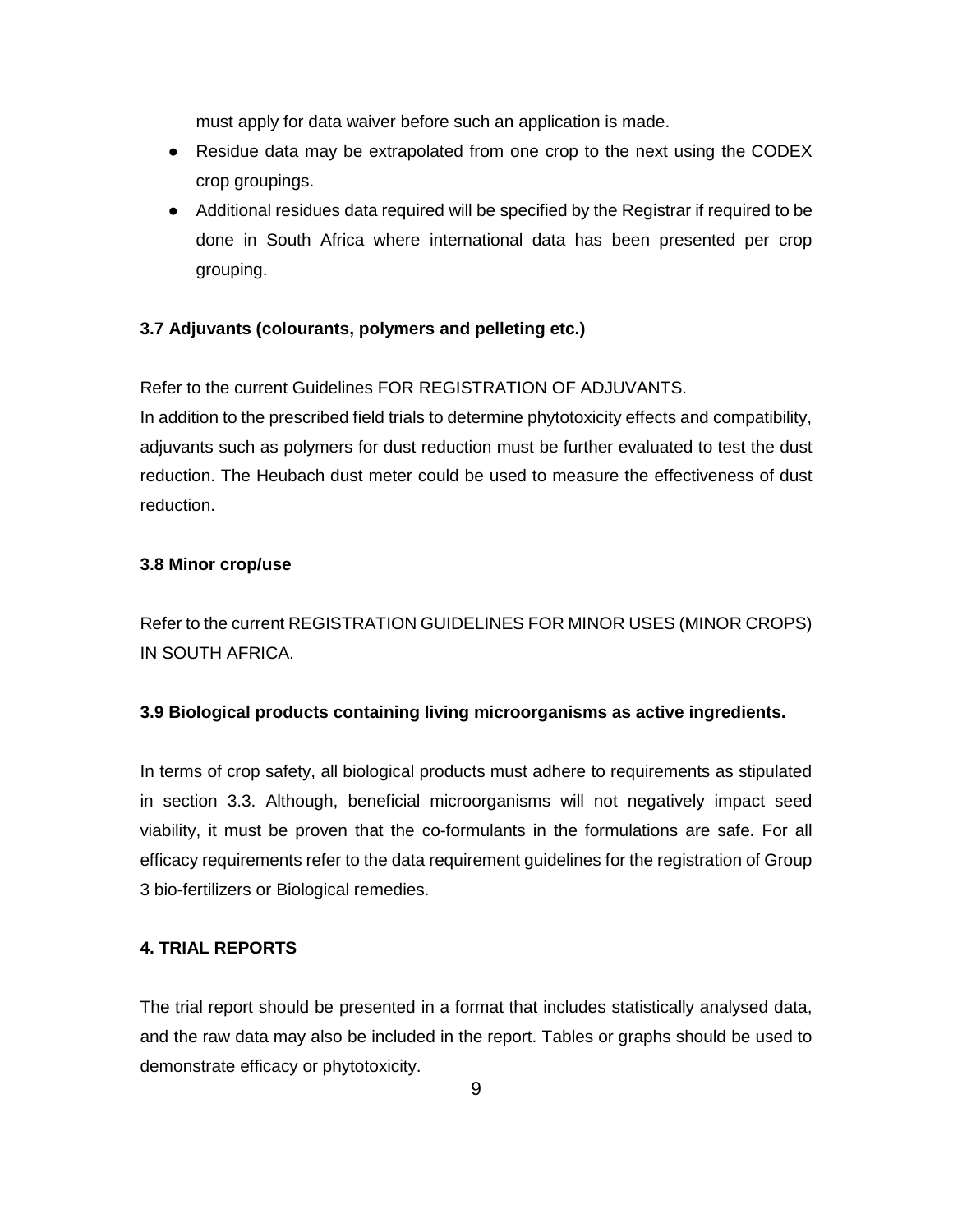When presenting data, all the codes used (e.g. in data column headers) relating to efficacy, phytotoxicity, and scientific abbreviations of weeds and crops, must be clearly explained. The following should be included in trial headers when reports are presented for registration purposes i.e. cultivar/variety name, weed species name, application date, evaluation date, timing of application, phytotoxicity characteristics, application or treatment carrier (e.g. water), crop growth stage at application, and evaluation intervals*.*

Efficacy and phytotoxicity data must include:

- Planting date
- Scientific name of the crop and pest studied
- Date/interval after application (days after planting and treatment)
- Assessment date
- Rating scale
- Crop and pest growth stages key (e.g. Zadock, BBCH etc.)
- Efficacy and phytotoxicity assessment rating method;
- Sample size and plot size
- Harvest date
- Yield (e.g. kg/ha)

Each report should include an overall summary based on efficacy and crop safety data. The summary should highlight the important aspects of the trial findings. Tables and graphs can be used to summarize data and should be cross-referenced to the reports in the main application. It is advisable to supply an explanation as to how the data support the claims on the label. It may be useful to annotate the draft label to indicate where to find the sections in the summary or results tables and graphs that support the individual claims on the label.

# **5. PHYSICAL COMPATIBILITY WITH OTHER PRODUCTS**

Where the proposed label includes recommendation for use together with other products, whether applied simultaneously or sequentially, such recommendation should be tested during the trial phase and must comply with registration requirements. Where third party products are used, consent letters from third party registration holders must be submitted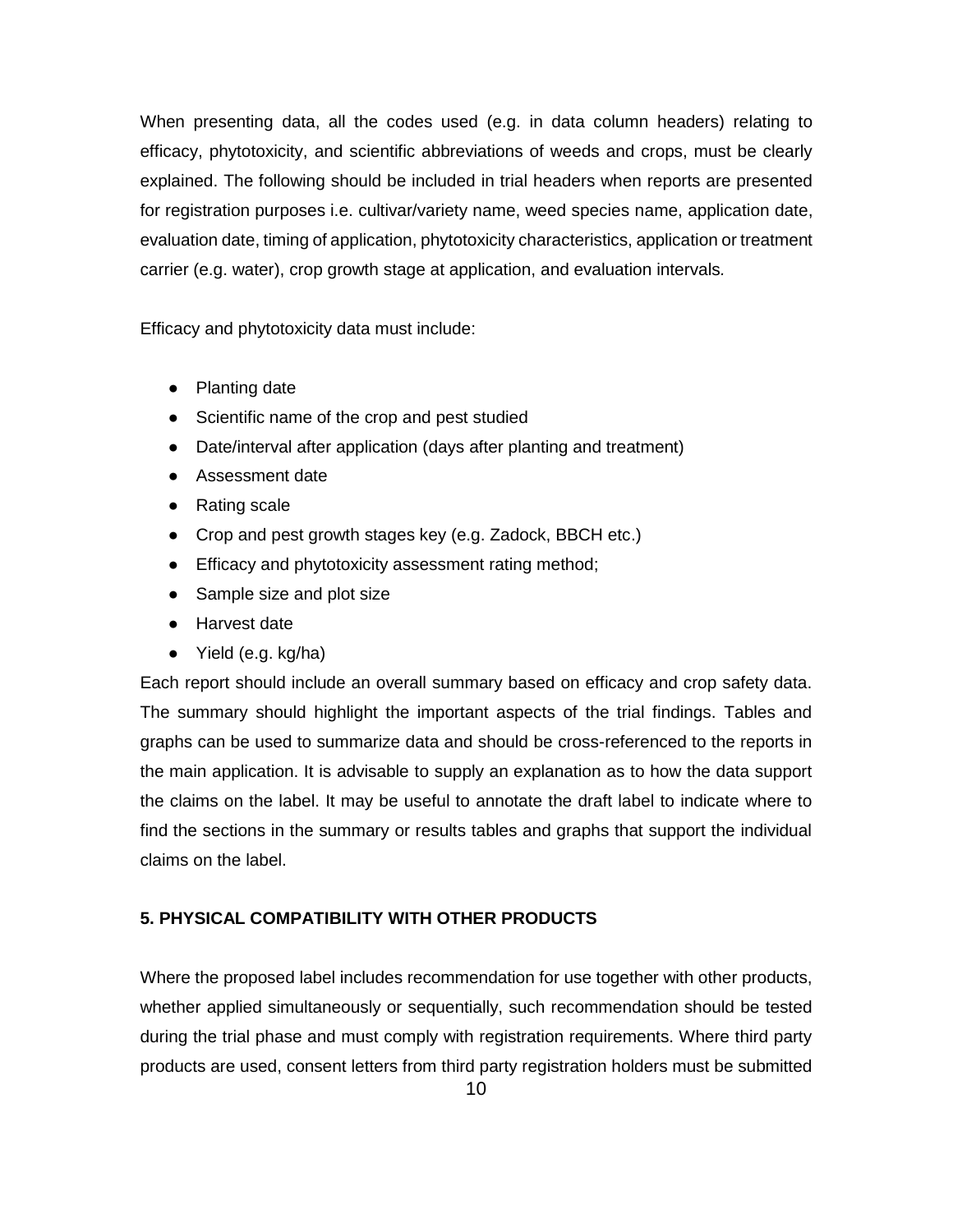to support endorsement of tank mixing products and vice versa. Where third party products are used, letters of consent from third party manufactures must be submitted.

### **6. REFERENCES**

- 1. Advances in seed treatment technology, Denis C. Mc.Gee, Professor of plant pathology, Seed Science Center, Iowa University, Ames, IA 50011, USA, 1995.
- 2. Efficacy guideline 401: Efficacy testing of apple and pear fungicides and insecticides in the UK, 2008.
- 3. European Seed Association: Revision of Directive 91/414/EC The European seed industry's view on a future of EU regulation on plant protection products and seed treatments.
- 4. EPPO Standards PP 1,  $2^{nd}$  Edition, volume 2, Efficacy evaluation of fungicides and bactericides, 2004.
- 5. EPPO Standards PP 1/125(4), Seed treatments against seedling diseases (trials under controlled conditions, 2012.
- 6. EPPO Standards PP 1/19(4), Efficacy evaluations of fungicides: Seed-borne cereal fungi, 2003.
- 7. European Seed Association, Revision of Directive 91/414/EC, June 2006.
- 8. Guidelines for seed treatment registration trials and for labeling of treated seed (Approved by the Registrar, Act 36 of 1947, Croplife SA, SANSOR), 1995).
- 9. Guidelines on the data and documents required for registration of agricultural remedies in South Africa. (Approved by the Registrar, Act 36 of 1947, 2015).
- 10. Guidelines for registration of adjuvants. (Approved by the Registrar, Act 36 of 1947, 2018).
- 11. Guidelines for registration of group 3 fertilizers. (Approved by the Registrar, Act 36 of 1947, 2016).
- 12. Guidelines on residue study requirements for registration of agricultural remedies and setting of maximum residue limits (mrl's) in South Africa. (Approved by the Registrar, Act 36 of 1947, 2016).
- 13. Managing crop diseases with seed treatments, Kay R. Ruden and Lawrence E. Osborne, 2009, South Dakota State University.
- 14. Pest control by seed treatment, W.H. Lange, E.C. Carlson and L.D. Leach,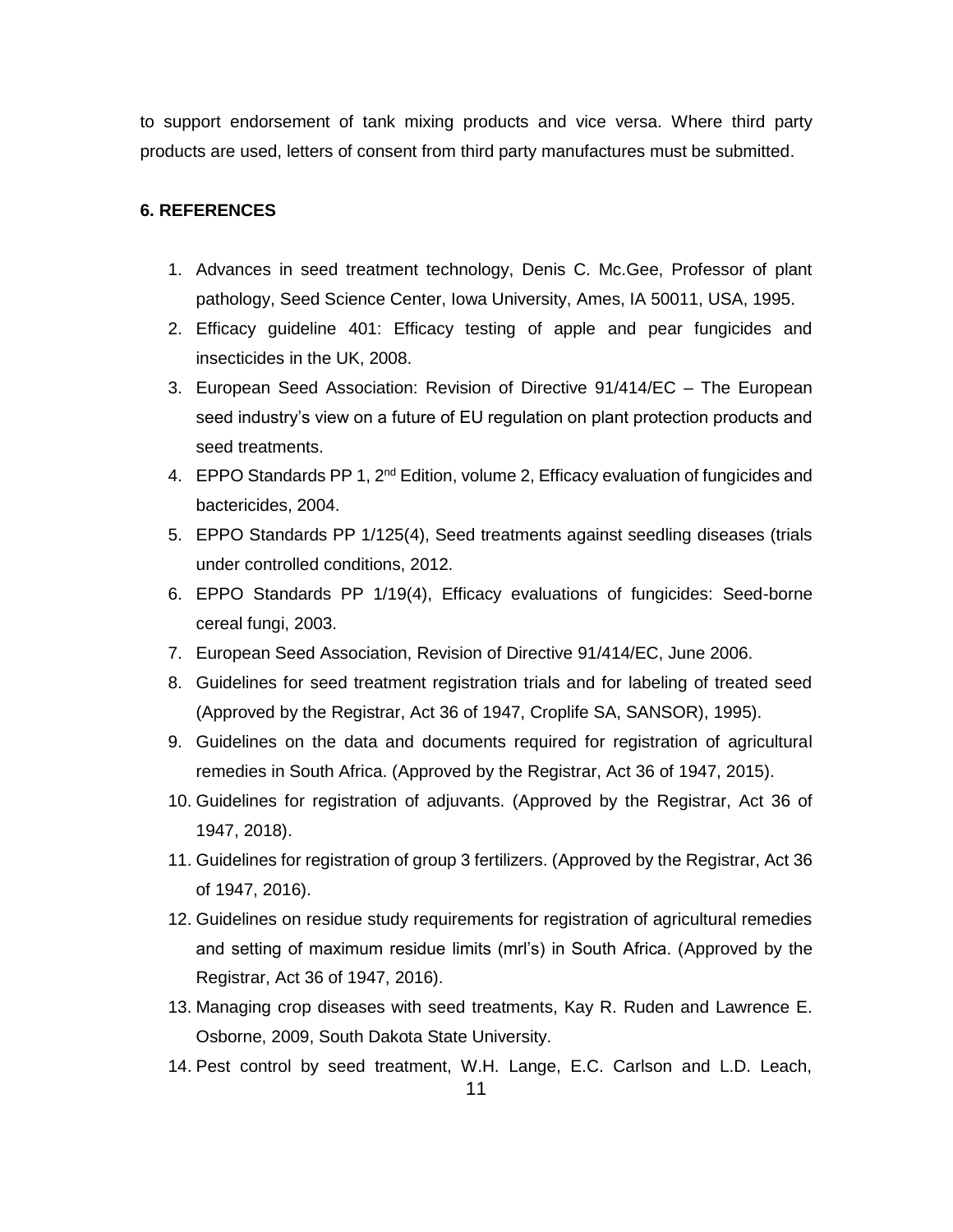California Agriculture, May 1953.

- 15. Seed treatment, Oregon pesticide applicator training manual, 2001.
- 16. Seed treatment a tool for sustainable agriculture, prepared by the seed treatment and environment committee of the International Seed Trade Federation (FIS), 1999.
- 17. UK Efficacy Guideline 203, Pesticides for admixture with stored cereals to control insects and mites.
- 18. UK Efficacy Guideline 202, Fumigants for the control of insect and mite pests of stored products.
- 19. UK Efficacy Guideline 208, Seed treatments and physical /mechanical data requirements, September 2008.

DIRECTED COMMENTS TO:

Thilivhali Nepfumbada [ThilivhaliN@daff.gov.za](mailto:ThilivhaliN@daff.gov.za) 012 319 6979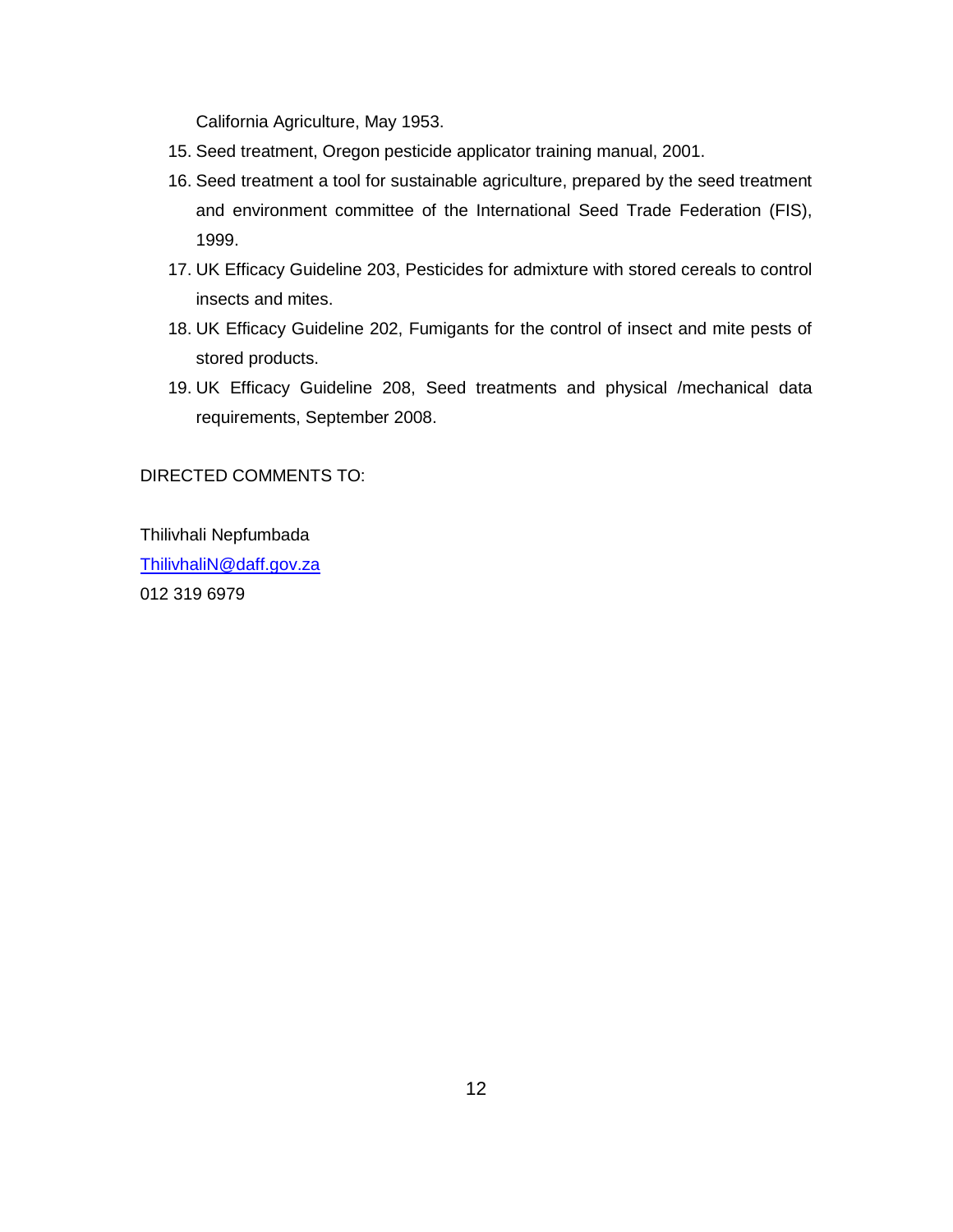**TABLE 4 - TABEL 4 PROVISIONS RELATING TO SEED AND SEED SAMPLES - BEPALINGS BETREFFENDE SAAD EN SAADMONSTERS (\*No. of footnote/\*No. van voetnota)**

| Kind of plant<br>Soort plant                                                                          |                                                                                 | Maximum content (%)<br>Maksimum inhoud (%) |                                |                                  | Minimum percentage<br>Minimum persentasie            |                                     | Minimum<br>number per<br>weight (kg)<br>Minimum<br>aantal per<br>gewig (kg)       | Voorafverpakte saad                                                    | Prepacked seed                                                                   | Exempted from indication<br>"Prepacked seed"<br>Vrygestel van aanduiding<br>"Voorafverpakte saad" | Maximum<br>mass (kg)<br>of a seed<br>lot<br>Maksimum                             |                                 |
|-------------------------------------------------------------------------------------------------------|---------------------------------------------------------------------------------|--------------------------------------------|--------------------------------|----------------------------------|------------------------------------------------------|-------------------------------------|-----------------------------------------------------------------------------------|------------------------------------------------------------------------|----------------------------------------------------------------------------------|---------------------------------------------------------------------------------------------------|----------------------------------------------------------------------------------|---------------------------------|
| <b>Botanical name</b><br>Botaniese naam                                                               | Common name<br>Gewone naam                                                      | Other<br>matter<br>Ander<br>materiaal      | Other<br>seed<br>Ander<br>saad | Weed<br>seed<br>Onkruid-<br>saad | Germination<br>by number<br>Ontkieming<br>per nommer | Viability<br>Lewens-<br>kragtigheid | Germination<br>by weighed<br>replicate<br>Ontkieming<br>per geweegde<br>replikaat | Max.mass<br>$(g)$ per<br>container<br>Maks.massa<br>$(g)$ per<br>houer | Approx. no.<br>of seed per<br>container<br>Benaderde<br>aantal sade<br>per houer | Max. mass<br>$(g)$ per<br>container<br>Maks.<br>massa $(q)$<br>per houer                          | Approx. no.<br>of seed per<br>container<br>Benaderde<br>aantal sade<br>per houer | massa (kg)<br>van 'n<br>saadlot |
|                                                                                                       | $\mathcal{P}$                                                                   | 3                                          | $\overline{4}$                 | 5                                | 6                                                    | $\overline{7}$                      | 8                                                                                 | 9                                                                      | 10                                                                               | 11                                                                                                | 12                                                                               | 13                              |
| Agrotricum                                                                                            | Agrotricum                                                                      | $\overline{4}$                             | 0,2                            |                                  | 60                                                   |                                     |                                                                                   | 5 0 0 0                                                                | 165 000                                                                          | 500                                                                                               | 16 000                                                                           | 20 000                          |
| Allium cepa L.                                                                                        | Onion/ Ui                                                                       | $\overline{4}$                             | $\overline{0,2}$               |                                  | 60                                                   |                                     |                                                                                   | 500                                                                    | 170 500                                                                          | 50                                                                                                | 17 050                                                                           | 10 000                          |
| Allium porrum L.                                                                                      | Leek/ Prei                                                                      | $\overline{4}$                             | 0,2                            |                                  | 60                                                   |                                     |                                                                                   | 500                                                                    | 198 000                                                                          | 50                                                                                                | 19800                                                                            | 10 000                          |
| Anthephora pubescens<br><b>Nees</b>                                                                   | Bottle brush grass/<br>Borseltjiegras<br>(i) Uncoated seed/<br>Nie-omhulde saad | 10                                         | 0,3                            |                                  | 20                                                   |                                     |                                                                                   | 5 0 0 0                                                                | 905 000                                                                          | 500                                                                                               | 90 500                                                                           | 10 000                          |
|                                                                                                       | (ii) Coated seed/<br>Omhulde saad                                               | 5                                          | 0,3                            |                                  | 30                                                   |                                     |                                                                                   | 5 0 0 0                                                                | 145 000                                                                          | 500                                                                                               | 14 500                                                                           | 10 000                          |
| Arachis hypogaea L.                                                                                   | Groundnut/<br>Grondboon                                                         | 2                                          | 0,1                            |                                  | 70                                                   |                                     |                                                                                   | 5 0 0 0                                                                | 5 0 0 0<br>15 000                                                                | 500                                                                                               | 500<br>1 500                                                                     | 25 000                          |
| Asparagus officinalis L. .                                                                            | Asparagus/ Aspersie                                                             | $\overline{4}$                             | 0,2                            |                                  | 60                                                   |                                     |                                                                                   | 500                                                                    | 25 300                                                                           | 50                                                                                                | 2 500                                                                            | 20 000                          |
| Avena nuda L. (*6)                                                                                    | Naked oats/<br>Naakhawer                                                        | 0,5                                        | 0,3                            | <b>TR</b>                        | 80                                                   |                                     |                                                                                   | 5 0 0 0                                                                | 200 000                                                                          | 500                                                                                               | 20 000                                                                           | 25 000                          |
| Avena sativa L. [incl. spp.<br>previously known as/ insl.<br>spp. voorheen bekend as<br>A. byzantina] | Oats/ Hawer                                                                     | $\overline{\mathbf{1}}$                    | 0,3                            | 0,1                              | 80                                                   |                                     |                                                                                   | 5 0 0 0                                                                | 200 000                                                                          | 500                                                                                               | 20 000                                                                           | 30 000                          |
| Beta vulgaris L.                                                                                      | Fodder beet, Garden                                                             | 6                                          | 0,3                            |                                  | 60                                                   |                                     |                                                                                   | 1 0 0 0                                                                | 58 000                                                                           | 100                                                                                               | 5 800                                                                            | 20 000                          |
|                                                                                                       |                                                                                 |                                            |                                |                                  |                                                      |                                     |                                                                                   |                                                                        |                                                                                  |                                                                                                   |                                                                                  |                                 |

i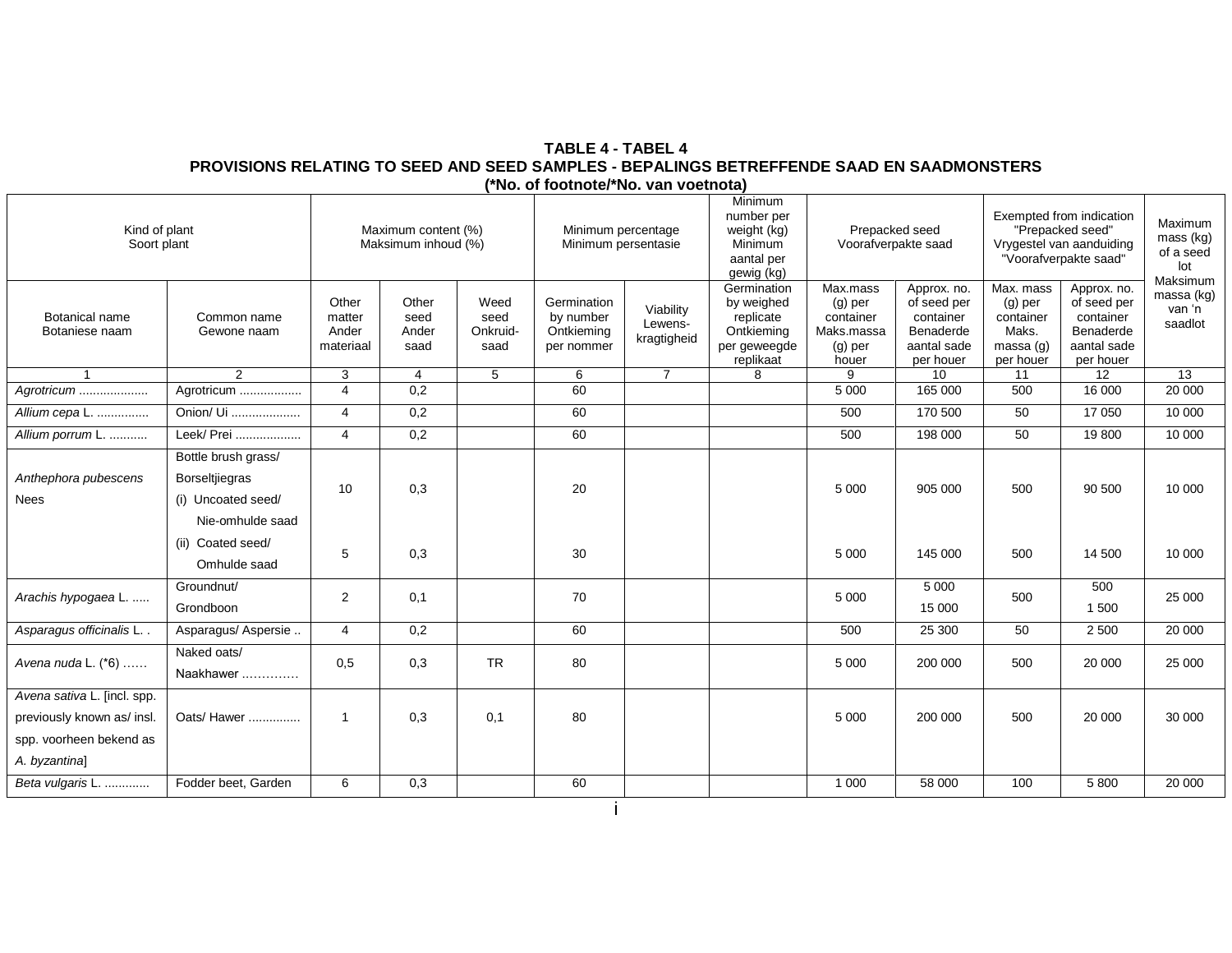| Kind of plant<br>Soort plant     |                             | Maximum content (%)<br>Maksimum inhoud (%) |                                |                                  | Minimum percentage<br>Minimum persentasie            |                                     | Minimum<br>number per<br>weight (kg)<br>Minimum<br>aantal per<br>gewig (kg)       | Prepacked seed<br>Voorafverpakte saad                                  |                                                                                  | Exempted from indication<br>"Prepacked seed"<br>Vrygestel van aanduiding<br>"Voorafverpakte saad" | Maximum<br>mass (kg)<br>of a seed<br>lot<br>Maksimum                             |                                 |
|----------------------------------|-----------------------------|--------------------------------------------|--------------------------------|----------------------------------|------------------------------------------------------|-------------------------------------|-----------------------------------------------------------------------------------|------------------------------------------------------------------------|----------------------------------------------------------------------------------|---------------------------------------------------------------------------------------------------|----------------------------------------------------------------------------------|---------------------------------|
| Botanical name<br>Botaniese naam | Common name<br>Gewone naam  | Other<br>matter<br>Ander<br>materiaal      | Other<br>seed<br>Ander<br>saad | Weed<br>seed<br>Onkruid-<br>saad | Germination<br>by number<br>Ontkieming<br>per nommer | Viability<br>Lewens-<br>kragtigheid | Germination<br>by weighed<br>replicate<br>Ontkieming<br>per geweegde<br>replikaat | Max.mass<br>$(g)$ per<br>container<br>Maks.massa<br>$(g)$ per<br>houer | Approx. no.<br>of seed per<br>container<br>Benaderde<br>aantal sade<br>per houer | Max. mass<br>$(g)$ per<br>container<br>Maks.<br>massa(q)<br>per houer                             | Approx. no.<br>of seed per<br>container<br>Benaderde<br>aantal sade<br>per houer | massa (kg)<br>van 'n<br>saadlot |
| $\overline{1}$                   | $\overline{2}$              | 3                                          | $\overline{4}$                 | 5                                | 6                                                    | $\overline{7}$                      | 8                                                                                 | 9                                                                      | 10                                                                               | 11                                                                                                | $\overline{12}$                                                                  | $\overline{13}$                 |
|                                  | beet and Swiss chard/       |                                            |                                |                                  |                                                      |                                     |                                                                                   |                                                                        |                                                                                  |                                                                                                   |                                                                                  |                                 |
|                                  | Voerbeet, Tuinbeet en       |                                            |                                |                                  |                                                      |                                     |                                                                                   |                                                                        |                                                                                  |                                                                                                   |                                                                                  |                                 |
|                                  | Snybeet                     |                                            |                                |                                  |                                                      |                                     |                                                                                   |                                                                        |                                                                                  |                                                                                                   |                                                                                  |                                 |
|                                  | Forage rape, Swede/         |                                            |                                |                                  |                                                      |                                     |                                                                                   |                                                                        |                                                                                  |                                                                                                   |                                                                                  |                                 |
| Brassica napus L.                | Weikool, Sweedse            | $\overline{4}$                             | 0,2                            |                                  | 60                                                   |                                     |                                                                                   | 500                                                                    | 157 500                                                                          | 50                                                                                                | 15750                                                                            | 10 000                          |
|                                  | raap                        |                                            |                                |                                  |                                                      |                                     |                                                                                   |                                                                        |                                                                                  |                                                                                                   |                                                                                  |                                 |
|                                  | Fodder kale, Kohlrabi,      |                                            |                                |                                  |                                                      |                                     |                                                                                   |                                                                        |                                                                                  |                                                                                                   |                                                                                  |                                 |
|                                  | Curly kale,                 |                                            |                                |                                  |                                                      |                                     |                                                                                   |                                                                        |                                                                                  |                                                                                                   |                                                                                  |                                 |
|                                  | Cauliflower, Broccoli,      |                                            |                                |                                  |                                                      |                                     |                                                                                   |                                                                        |                                                                                  |                                                                                                   |                                                                                  |                                 |
|                                  | Cabbage, Savoy              |                                            |                                |                                  |                                                      |                                     |                                                                                   |                                                                        |                                                                                  |                                                                                                   |                                                                                  |                                 |
|                                  | cabbage, Brussels           |                                            |                                |                                  |                                                      |                                     |                                                                                   |                                                                        |                                                                                  |                                                                                                   |                                                                                  |                                 |
| Brassica oleracea L.             | sprouts/ Beeskool,          | 4                                          | 0,2                            |                                  | 60                                                   |                                     |                                                                                   | 500                                                                    | 157 500                                                                          | 50                                                                                                | 14750                                                                            | 10 000                          |
|                                  | Knolkool, Boerkool,         |                                            |                                |                                  |                                                      |                                     |                                                                                   |                                                                        |                                                                                  |                                                                                                   |                                                                                  |                                 |
|                                  | Blomkool, Brokkoli,         |                                            |                                |                                  |                                                      |                                     |                                                                                   |                                                                        |                                                                                  |                                                                                                   |                                                                                  |                                 |
|                                  | Kopkool, Savoikool,         |                                            |                                |                                  |                                                      |                                     |                                                                                   |                                                                        |                                                                                  |                                                                                                   |                                                                                  |                                 |
|                                  | <b>Brusselse spruitjies</b> |                                            |                                |                                  |                                                      |                                     |                                                                                   |                                                                        |                                                                                  |                                                                                                   |                                                                                  |                                 |
| Brassica rapa L.                 |                             |                                            |                                |                                  |                                                      |                                     |                                                                                   |                                                                        |                                                                                  |                                                                                                   |                                                                                  |                                 |
| [incl./insl. B. campestris       |                             |                                            |                                |                                  |                                                      |                                     |                                                                                   |                                                                        |                                                                                  |                                                                                                   |                                                                                  |                                 |
| L. and/en spp. previously        | Chinese cabbage/            | $\overline{4}$                             | 0,2                            |                                  | 60                                                   |                                     |                                                                                   | 500                                                                    | 316 500                                                                          | 50                                                                                                | 31 650                                                                           | 10 000                          |
| known as/ spp. voorheen          | Sjinese kool                |                                            |                                |                                  |                                                      |                                     |                                                                                   |                                                                        |                                                                                  |                                                                                                   |                                                                                  |                                 |
| bekend as B. chinensis           |                             |                                            |                                |                                  |                                                      |                                     |                                                                                   |                                                                        |                                                                                  |                                                                                                   |                                                                                  |                                 |
|                                  |                             |                                            |                                |                                  |                                                      |                                     |                                                                                   |                                                                        |                                                                                  |                                                                                                   |                                                                                  |                                 |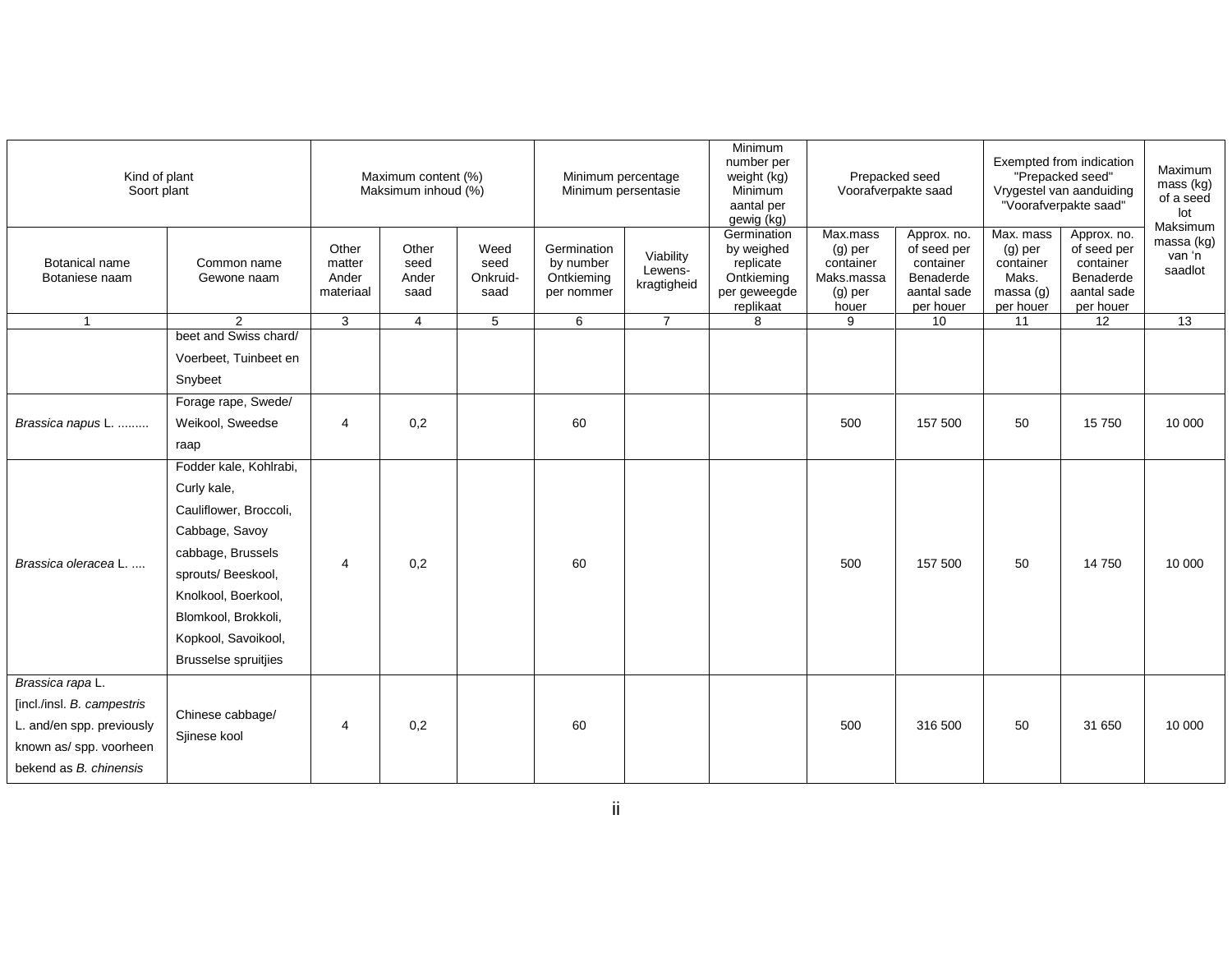| Kind of plant<br>Soort plant                   |                                                                                 | Maximum content (%)<br>Maksimum inhoud (%) |                                |                                  | Minimum percentage<br>Minimum persentasie            |                                     | Minimum<br>number per<br>weight (kg)<br>Minimum<br>aantal per<br>gewig (kg)       | Prepacked seed<br>Voorafverpakte saad                                |                                                                                  | Exempted from indication<br>"Prepacked seed"<br>Vrygestel van aanduiding<br>"Voorafverpakte saad" | Maximum<br>mass (kg)<br>of a seed<br>lot<br>Maksimum                             |                                 |
|------------------------------------------------|---------------------------------------------------------------------------------|--------------------------------------------|--------------------------------|----------------------------------|------------------------------------------------------|-------------------------------------|-----------------------------------------------------------------------------------|----------------------------------------------------------------------|----------------------------------------------------------------------------------|---------------------------------------------------------------------------------------------------|----------------------------------------------------------------------------------|---------------------------------|
| Botanical name<br>Botaniese naam               | Common name<br>Gewone naam                                                      | Other<br>matter<br>Ander<br>materiaal      | Other<br>seed<br>Ander<br>saad | Weed<br>seed<br>Onkruid-<br>saad | Germination<br>by number<br>Ontkieming<br>per nommer | Viability<br>Lewens-<br>kragtigheid | Germination<br>by weighed<br>replicate<br>Ontkieming<br>per geweegde<br>replikaat | Max.mass<br>$(g)$ per<br>container<br>Maks.massa<br>(g) per<br>houer | Approx. no.<br>of seed per<br>container<br>Benaderde<br>aantal sade<br>per houer | Max. mass<br>$(g)$ per<br>container<br>Maks.<br>massa(g)<br>per houer                             | Approx. no.<br>of seed per<br>container<br>Benaderde<br>aantal sade<br>per houer | massa (kg)<br>van 'n<br>saadlot |
|                                                | $\overline{2}$                                                                  | 3                                          | $\overline{4}$                 | 5                                | 6                                                    | $\overline{7}$                      | 8                                                                                 | 9                                                                    | 10                                                                               | 11                                                                                                | 12                                                                               | $\overline{13}$                 |
| and/en B. pekinensis]                          |                                                                                 |                                            |                                |                                  |                                                      |                                     |                                                                                   |                                                                      |                                                                                  |                                                                                                   |                                                                                  |                                 |
| Bromus catharticus<br>Vahl.                    | Rescue grass/<br>Reddingsgras                                                   | 8                                          | 0,5                            |                                  | 50                                                   |                                     |                                                                                   | 5 0 0 0                                                              | 720 000                                                                          | 500                                                                                               | 72 000                                                                           | 20 000                          |
|                                                |                                                                                 |                                            |                                |                                  |                                                      |                                     |                                                                                   |                                                                      |                                                                                  |                                                                                                   |                                                                                  |                                 |
| Capsicum spp.                                  | Peppers/ Rissies                                                                | $\overline{4}$                             | 0,2                            |                                  | 60                                                   |                                     |                                                                                   | 500                                                                  | 83 500                                                                           | 50                                                                                                | 8 3 5 0                                                                          | 10 000                          |
| Cenchrus ciliaris L.                           | Blue buffalo grass/<br>Bloubuffelgras<br>(i) Uncoated seed/<br>Nie-omhulde saad | $\overline{4}$                             | 0,3                            |                                  | 20                                                   |                                     |                                                                                   | 5 0 0 0                                                              | 2 675 000                                                                        | 500                                                                                               | 267 000                                                                          | 10 000                          |
|                                                | (ii) Coated seed/<br>Omhulde saad                                               | 4                                          | 0,3                            |                                  | 20                                                   |                                     |                                                                                   | 5 0 0 0                                                              | 290 000                                                                          | 500                                                                                               | 29 000                                                                           | 10 000                          |
| Chloris gayana Kunth                           | Rhodes grass/<br>Rhodesgras<br>(i) Uncoated seed/<br>Nie-omhulde saad           | 15                                         | 1,5                            | 1,0                              | 20                                                   | 20                                  | 800 000                                                                           | 5 0 0 0                                                              | 23 620 000                                                                       | 500                                                                                               | 2 362 000                                                                        | 10 000                          |
|                                                | (ii) Coated seed/<br>Omhulde saad                                               | $\mathbf 5$                                | 1,0                            | 0,5                              | 20                                                   | 20                                  |                                                                                   | 5 0 0 0                                                              | 2 580 000                                                                        | 500                                                                                               | 258 000                                                                          | 10 000                          |
| Citrullus lanatus (Thunb.)<br>Matsum. et Nakai | Watermelon/<br>Waatlemoen,                                                      | $\overline{4}$                             | 0,1                            |                                  | 60                                                   |                                     |                                                                                   | 1 0 0 0                                                              | 11 000                                                                           | 100                                                                                               | 1 100                                                                            | 20 000                          |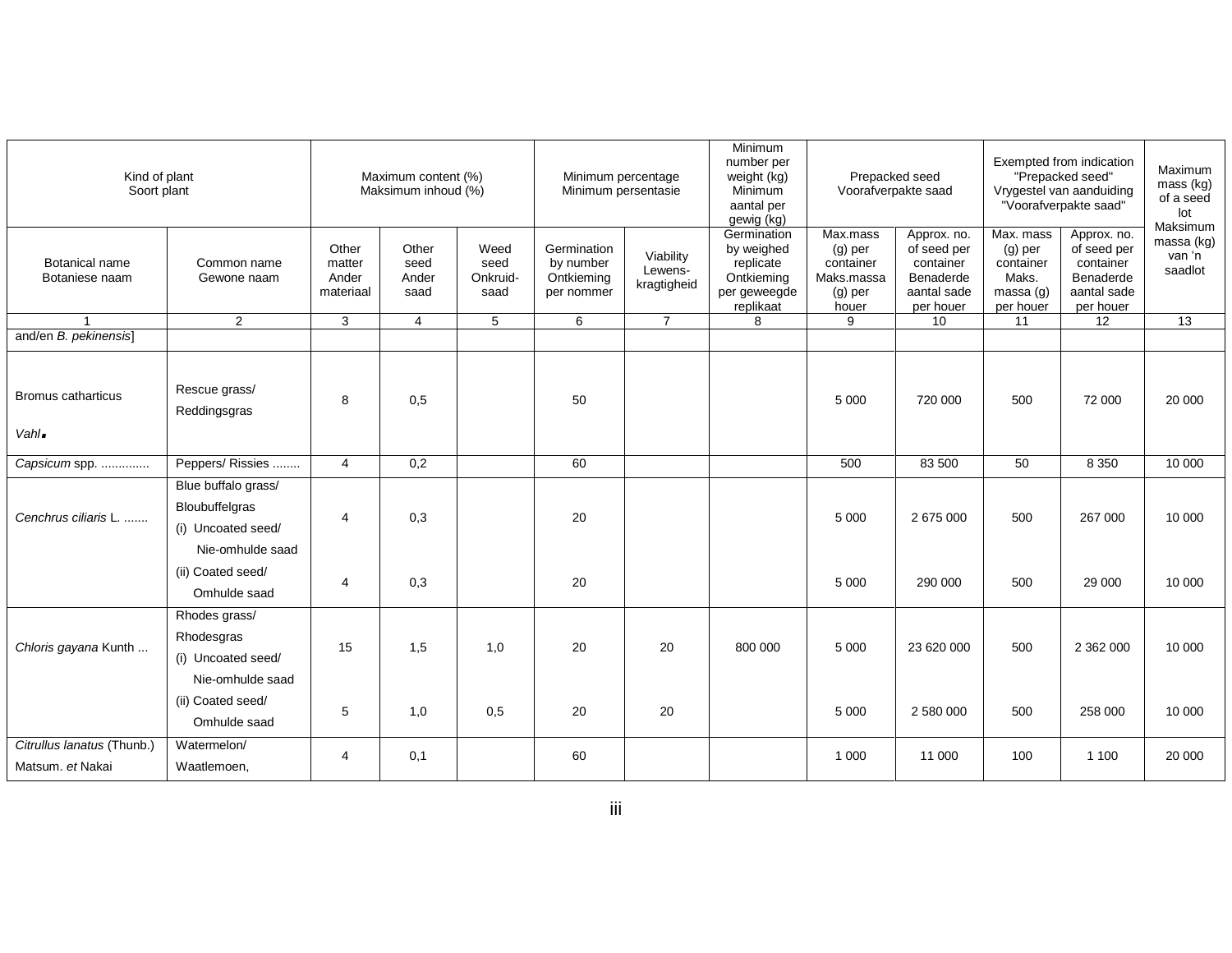| Kind of plant<br>Soort plant                                 |                                                     | Maximum content (%)<br>Maksimum inhoud (%) |                                |                                  | Minimum percentage<br>Minimum persentasie            |                                     | Minimum<br>number per<br>weight (kg)<br>Minimum<br>aantal per<br>gewig (kg)       | Prepacked seed<br>Voorafverpakte saad                                  |                                                                                  |                                                                        | Exempted from indication<br>"Prepacked seed"<br>Vrygestel van aanduiding<br>"Voorafverpakte saad" |                                             |  |
|--------------------------------------------------------------|-----------------------------------------------------|--------------------------------------------|--------------------------------|----------------------------------|------------------------------------------------------|-------------------------------------|-----------------------------------------------------------------------------------|------------------------------------------------------------------------|----------------------------------------------------------------------------------|------------------------------------------------------------------------|---------------------------------------------------------------------------------------------------|---------------------------------------------|--|
| <b>Botanical name</b><br>Botaniese naam                      | Common name<br>Gewone naam                          | Other<br>matter<br>Ander<br>materiaal      | Other<br>seed<br>Ander<br>saad | Weed<br>seed<br>Onkruid-<br>saad | Germination<br>by number<br>Ontkieming<br>per nommer | Viability<br>Lewens-<br>kragtigheid | Germination<br>by weighed<br>replicate<br>Ontkieming<br>per geweegde<br>replikaat | Max.mass<br>$(g)$ per<br>container<br>Maks.massa<br>$(g)$ per<br>houer | Approx. no.<br>of seed per<br>container<br>Benaderde<br>aantal sade<br>per houer | Max. mass<br>$(g)$ per<br>container<br>Maks.<br>massa (g)<br>per houer | Approx. no.<br>of seed per<br>container<br>Benaderde<br>aantal sade<br>per houer                  | Maksimum<br>massa (kg)<br>van 'n<br>saadlot |  |
| $\mathbf{1}$                                                 | 2                                                   | 3                                          | $\overline{4}$                 | $\overline{5}$                   | 6                                                    | $\overline{7}$                      | 8                                                                                 | 9                                                                      | $\overline{10}$                                                                  | 11                                                                     | $\overline{12}$                                                                                   | $\overline{13}$                             |  |
| Cucumis melo L.                                              | Makataan<br>Sweet melon/<br>Spanspek                | 4                                          | 0,1                            |                                  | 60                                                   |                                     |                                                                                   | 1 0 0 0                                                                | 45 000                                                                           | 100                                                                    | 4 500                                                                                             | 10 000                                      |  |
| Cucumis sativus L.                                           | Cucumber/<br>Komkommer                              | $\overline{4}$                             | 0,1                            |                                  | 60                                                   |                                     |                                                                                   | 1 0 0 0                                                                | 38 000                                                                           | 100                                                                    | 3800                                                                                              | 10 000                                      |  |
| Cucurbita maxima<br>Duchesne ex Lam.                         | Pumpkin, Squash/<br>Pampoen, Skorsie                | 4                                          | 0,1                            |                                  | 60                                                   |                                     |                                                                                   | 1 0 0 0                                                                | 5 0 0 0                                                                          | 100                                                                    | 500                                                                                               | 20 000                                      |  |
| Cucurbita moschata<br>(Duchesne ex Lam.)<br>Duchesne ex Poir | Pumpkin, Squash/<br>Pampoen, Skorsie                | 4                                          | 0,1                            |                                  | 60                                                   |                                     |                                                                                   | 1 0 0 0                                                                | 14 000                                                                           | 100                                                                    | 1 400                                                                                             | 10 000                                      |  |
| Cucurbita pepo L.                                            | Squash/ Skorsie                                     | 4                                          | 0,1                            |                                  | 60                                                   |                                     |                                                                                   | 1 0 0 0                                                                | 14 000                                                                           | 100                                                                    | 1 400                                                                                             | 20 000                                      |  |
| Dactylis glomerata L.                                        | Cocksfoot/<br>Kropaargras                           | 15                                         | 2,5                            | 0,5                              | 60                                                   |                                     |                                                                                   | 5 0 0 0                                                                | 8 280 000                                                                        | 500                                                                    | 828 000                                                                                           | 10 000                                      |  |
| Daucus carota L.                                             | Carrot/ Geelwortel                                  | $\overline{4}$                             | 0,2                            |                                  | 60                                                   |                                     |                                                                                   | 500                                                                    | 413 000                                                                          | 50                                                                     | 41 300                                                                                            | 10 000                                      |  |
| Desmodium intortum<br>(Mill.) Urb. (*2)                      | Green leaf<br>desmodium/<br>Groenblaar<br>desmodium | 6                                          | 1,0                            | 0,5                              | 50                                                   |                                     |                                                                                   | 5 0 0 0                                                                | 3 240 000                                                                        | 500                                                                    | 324 000                                                                                           | 10 000                                      |  |
| Desmodium uncinatum                                          | Silver leaf desmodium/                              | 6                                          | 1,0                            | 0,5                              | 50                                                   |                                     |                                                                                   | 5 0 0 0                                                                | 1 010 000                                                                        | 500                                                                    | 101 000                                                                                           | 10 000                                      |  |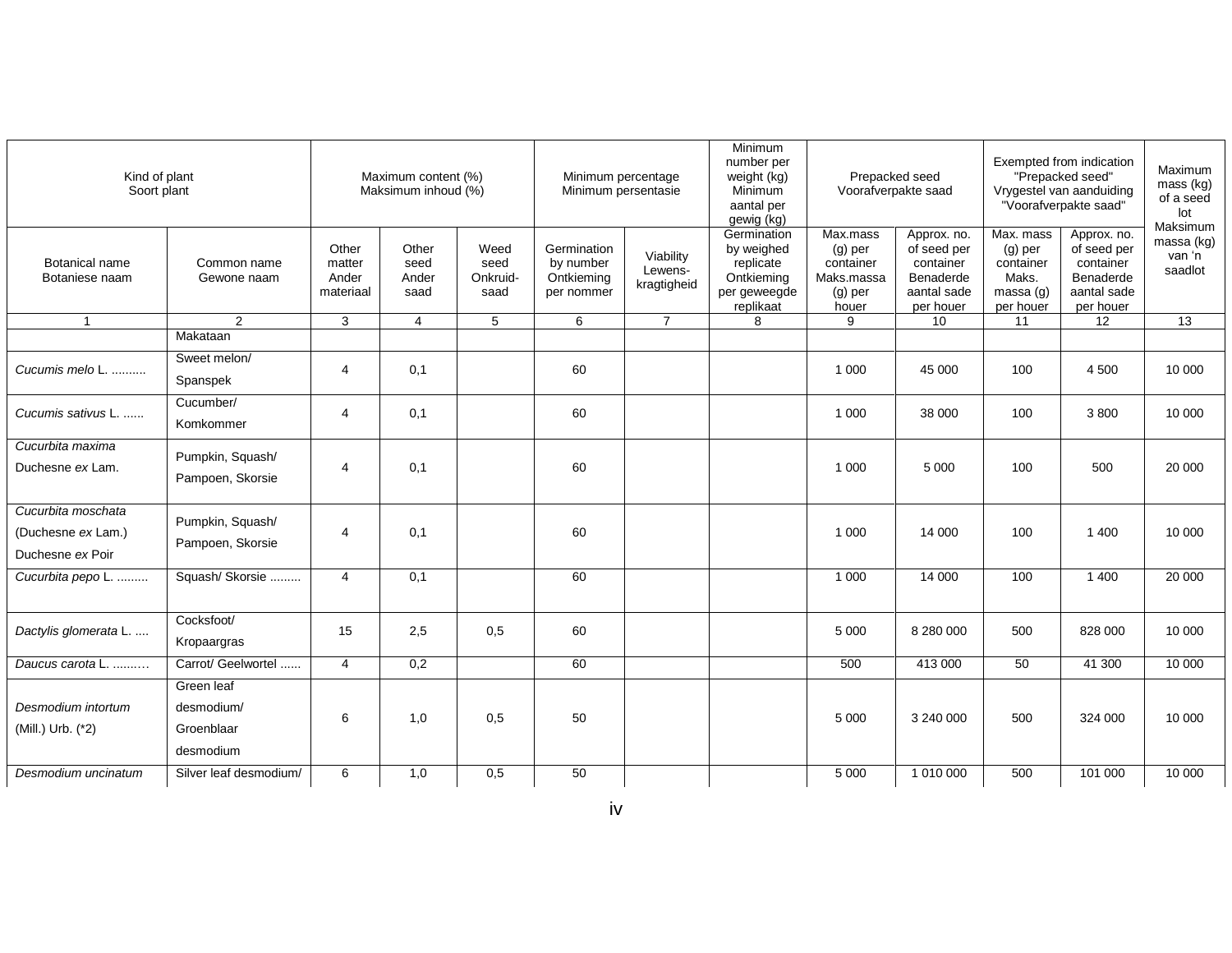| Kind of plant<br>Soort plant              |                                                                               | Maximum content (%)<br>Maksimum inhoud (%) |                                |                                  | Minimum percentage<br>Minimum persentasie            |                                     | Minimum<br>number per<br>weight (kg)<br>Minimum<br>aantal per<br>gewig (kg)       | Prepacked seed<br>Voorafverpakte saad                                  |                                                                                  | Exempted from indication<br>"Prepacked seed"<br>Vrygestel van aanduiding<br>"Voorafverpakte saad" | Maximum<br>mass (kg)<br>of a seed<br>lot<br>Maksimum                             |                                 |
|-------------------------------------------|-------------------------------------------------------------------------------|--------------------------------------------|--------------------------------|----------------------------------|------------------------------------------------------|-------------------------------------|-----------------------------------------------------------------------------------|------------------------------------------------------------------------|----------------------------------------------------------------------------------|---------------------------------------------------------------------------------------------------|----------------------------------------------------------------------------------|---------------------------------|
| <b>Botanical name</b><br>Botaniese naam   | Common name<br>Gewone naam                                                    | Other<br>matter<br>Ander<br>materiaal      | Other<br>seed<br>Ander<br>saad | Weed<br>seed<br>Onkruid-<br>saad | Germination<br>by number<br>Ontkieming<br>per nommer | Viability<br>Lewens-<br>kragtigheid | Germination<br>by weighed<br>replicate<br>Ontkieming<br>per geweegde<br>replikaat | Max.mass<br>$(g)$ per<br>container<br>Maks.massa<br>$(g)$ per<br>houer | Approx. no.<br>of seed per<br>container<br>Benaderde<br>aantal sade<br>per houer | Max. mass<br>$(g)$ per<br>container<br>Maks.<br>massa $(q)$<br>per houer                          | Approx. no.<br>of seed per<br>container<br>Benaderde<br>aantal sade<br>per houer | massa (kg)<br>van 'n<br>saadlot |
|                                           | 2                                                                             | 3                                          | $\overline{4}$                 | 5                                | 6                                                    | $\overline{7}$                      | 8                                                                                 | 9                                                                      | 10 <sup>°</sup>                                                                  | 11                                                                                                | 12                                                                               | 13                              |
| (Jacq.) DC. (*2)                          | Silwerblaar<br>desmodium                                                      |                                            |                                |                                  |                                                      |                                     |                                                                                   |                                                                        |                                                                                  |                                                                                                   |                                                                                  |                                 |
| Digitara smutsii Stent                    | Smuts digitaria/<br>Smutsvingergras<br>(i) Uncoated seed/<br>Nie-omhulde saad | 8,0                                        | 1,0                            | 0,5                              | 15                                                   |                                     |                                                                                   | 5 0 0 0                                                                | 10 660 000                                                                       | 500                                                                                               | 1 066 000                                                                        | 10 000                          |
|                                           | (ii) Coated seed/<br>Omhulde saad                                             | 10                                         | 1.0                            | 0,5                              | 20                                                   |                                     |                                                                                   | 5 0 0 0                                                                | 5 235 000                                                                        | 500                                                                                               | 523 500                                                                          | 10 000                          |
| Eragrostis curvula<br>(Schrad.) Nees (*5) | Weeping lovegrass/<br>Oulandsgras                                             | $\overline{4}$                             | 1,0                            | 0,3                              | 70                                                   |                                     |                                                                                   | 500                                                                    | 1 641 000                                                                        | 50                                                                                                | 164 100                                                                          | 10 000                          |
| Eragrostis tef. (Zuccagni)<br>Trotter     | Teff/Tefgras                                                                  | $\overline{4}$                             | 1,0                            | 0,3                              | 70                                                   |                                     |                                                                                   | 500                                                                    | 2 304 000                                                                        | 50                                                                                                | 230 400                                                                          | 10 000                          |
| Festuca arundinacea<br>Schreb.            | Tall fescue/<br>Langswenkgras                                                 | $\overline{7}$                             | 1,5                            | 0,5                              | 60                                                   |                                     |                                                                                   | 5 0 0 0                                                                | 2 500 000                                                                        | 500                                                                                               | 250 000                                                                          | 10 000                          |
| Glycine max (L.) Merr.                    | Soya bean/ Sojaboon.                                                          | $\overline{4}$                             | 0,1                            |                                  | 70                                                   |                                     |                                                                                   | 10 000                                                                 | 60 000<br>130 000                                                                | 1 0 0 0                                                                                           | 6 0 0 0<br>13 000                                                                | 25 000                          |
| Gossypium hirsutum L                      | Cotton/ Katoen                                                                | $\overline{4}$                             | $\overline{0,2}$               |                                  | $\overline{70}$                                      |                                     |                                                                                   | 10 000                                                                 | 80 000                                                                           | 1 0 0 0                                                                                           | 8 0 0 0                                                                          | 25 000                          |
| Helianthus annuus L.                      | Sunflower/ Sonneblom                                                          | $\overline{4}$                             | 0,1                            |                                  | $\overline{70}$                                      |                                     |                                                                                   | 10 000                                                                 | 160 000                                                                          | 1 0 0 0                                                                                           | 16 000                                                                           | 25 000                          |
| Hordeum vulgare L. (*6)                   | Barley/ Gars                                                                  | 2,5                                        | 0,3                            | $\overline{\text{TR}}$           | 80                                                   |                                     |                                                                                   | 5 0 0 0                                                                | 150 000                                                                          | 500                                                                                               | 15 000                                                                           | 30 000                          |
| Lactuca sativa L.                         | Lettuce/ Slaai                                                                | 6                                          | 0,2                            |                                  | 60                                                   |                                     |                                                                                   | 500                                                                    | 500 000                                                                          | 50                                                                                                | 50 000                                                                           | 10 000                          |
| Lespedeza cuneata                         | Lespedeza                                                                     | $\overline{4}$                             | 0,3                            |                                  | 60                                                   |                                     |                                                                                   | 5 0 0 0                                                                | 4 100 000                                                                        | 500                                                                                               | 410 000                                                                          | 10 000                          |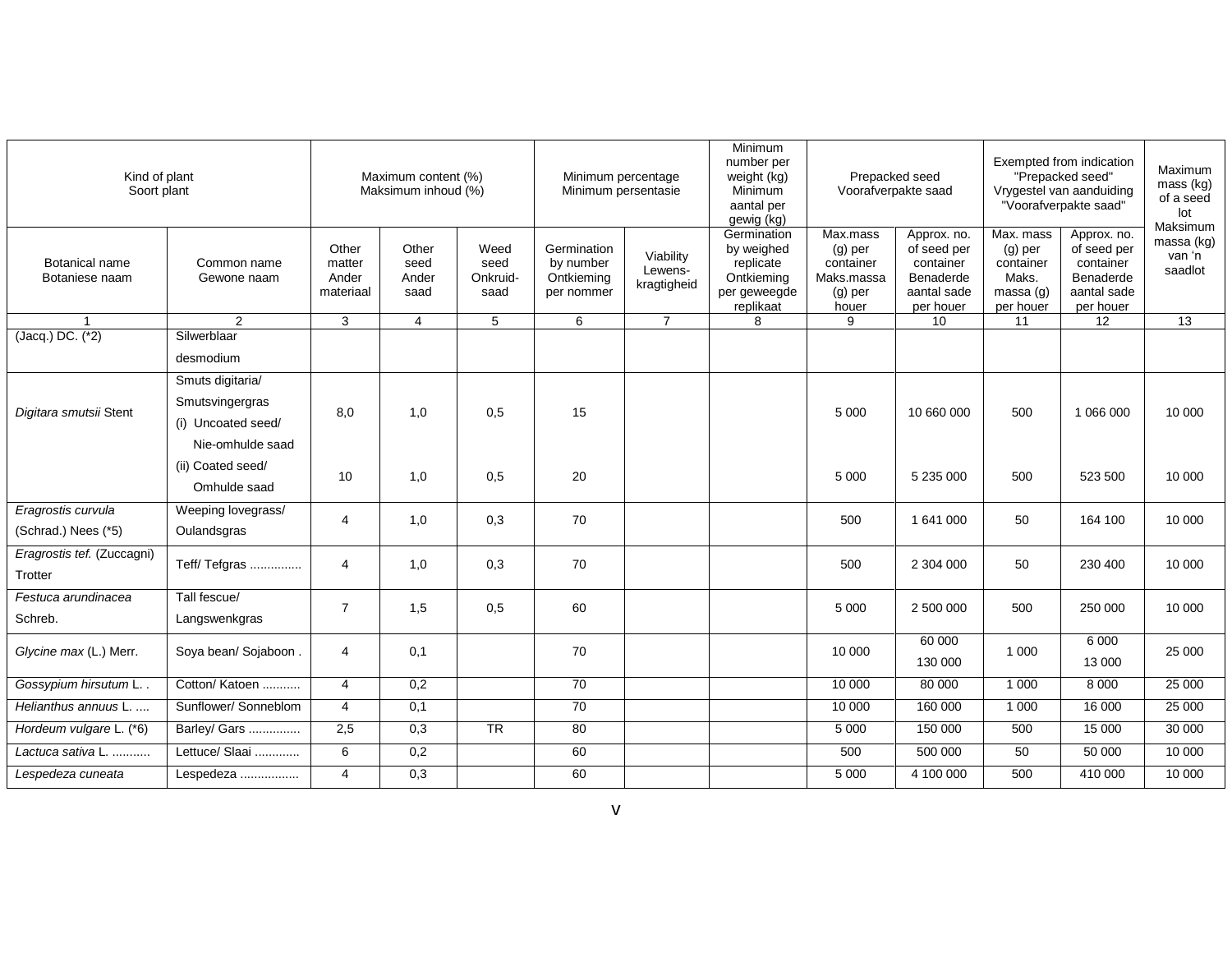| Kind of plant<br>Soort plant                                         |                                                                                    | Maximum content (%)<br>Maksimum inhoud (%) |                                |                                  | Minimum percentage<br>Minimum persentasie            |                                     | Minimum<br>number per<br>Prepacked seed<br>weight (kg)<br>Minimum<br>Voorafverpakte saad<br>aantal per<br>gewig (kg) |                                                                      | Exempted from indication<br>"Prepacked seed"<br>Vrygestel van aanduiding<br>"Voorafverpakte saad" |                                                                       | Maximum<br>mass (kg)<br>of a seed<br>lot<br>Maksimum                             |                                 |
|----------------------------------------------------------------------|------------------------------------------------------------------------------------|--------------------------------------------|--------------------------------|----------------------------------|------------------------------------------------------|-------------------------------------|----------------------------------------------------------------------------------------------------------------------|----------------------------------------------------------------------|---------------------------------------------------------------------------------------------------|-----------------------------------------------------------------------|----------------------------------------------------------------------------------|---------------------------------|
| <b>Botanical name</b><br>Botaniese naam                              | Common name<br>Gewone naam                                                         | Other<br>matter<br>Ander<br>materiaal      | Other<br>seed<br>Ander<br>saad | Weed<br>seed<br>Onkruid-<br>saad | Germination<br>by number<br>Ontkieming<br>per nommer | Viability<br>Lewens-<br>kragtigheid | Germination<br>by weighed<br>replicate<br>Ontkieming<br>per geweegde<br>replikaat                                    | Max.mass<br>$(g)$ per<br>container<br>Maks.massa<br>(g) per<br>houer | Approx. no.<br>of seed per<br>container<br>Benaderde<br>aantal sade<br>per houer                  | Max. mass<br>$(g)$ per<br>container<br>Maks.<br>massa(g)<br>per houer | Approx. no.<br>of seed per<br>container<br>Benaderde<br>aantal sade<br>per houer | massa (kg)<br>van 'n<br>saadlot |
|                                                                      | $\overline{2}$                                                                     | 3                                          | $\overline{4}$                 | 5                                | 6                                                    | $\overline{7}$                      | 8                                                                                                                    | 9                                                                    | 10                                                                                                | 11                                                                    | 12                                                                               | $\overline{13}$                 |
| (Dum.) G. Don (*1)<br>Lespedeza striata<br>(Thunb.) Hook & Arn. (*1) | Lespedeza                                                                          | $\overline{4}$                             | 0,3                            |                                  | 60                                                   |                                     |                                                                                                                      | 5 0 0 0                                                              | 3750000                                                                                           | 500                                                                   | 375 000                                                                          | 10 000                          |
| Lolium x boucheanum<br>Kunth.                                        | Hybrid ryegrass/<br>Basterraaigras                                                 | $\overline{4}$                             | 1,5                            | 0,3                              | 60                                                   |                                     |                                                                                                                      | 5 0 0 0                                                              | 1 925 000                                                                                         | 500                                                                   | 192 500                                                                          | 10 000                          |
| Lolium multiflorum Lam.                                              | Italian and<br>Westerworld ryegrass/<br>Italiaanse en<br>westerworldse<br>raaigras | $\overline{4}$                             | 1,5                            | 0,3                              | 60                                                   | 60                                  |                                                                                                                      | 5 0 0 0                                                              | 2 500 000                                                                                         | 500                                                                   | 250 000                                                                          | 10 000                          |
| Lolium perenne L.                                                    | Perennial ryegrass/<br>Meerjarige raaigras                                         | $\overline{4}$                             | 1,5                            | 0,3                              | 60                                                   | 60                                  |                                                                                                                      | 5 0 0 0                                                              | 2 500 000                                                                                         | 500                                                                   | 250 000                                                                          | 10 000                          |
| Lolium rigidum Gaudin                                                | Annual ryegrass/<br>Eenjarige raaigras                                             | $\overline{4}$                             | 1,5                            | 0,3                              | 60                                                   | 60                                  |                                                                                                                      | 5 0 0 0                                                              | 1 035 000                                                                                         | 500                                                                   | 103 500                                                                          | 10 000                          |
| Lotus corniculatus L. (*3)                                           | Birdsfoot trefoil/<br>Rolklawer                                                    | $\overline{4}$                             | 0,6                            | 0,3                              | 60                                                   |                                     |                                                                                                                      | 5 0 0 0                                                              | 4 070 000                                                                                         | 500                                                                   | 407 000                                                                          | 10 000                          |
| Lupinus albus L. (*3)                                                | White lupin/ Witlupien                                                             | $\overline{2}$                             | 0,3                            | 0,1                              | 70                                                   |                                     |                                                                                                                      | 10 000                                                               | 70 000                                                                                            | 1 0 0 0                                                               | 7 000                                                                            | 25 000                          |
| Lupinus angustifolius L.<br>$(*3)$                                   | Narrow leaf lupin/<br>Smalblaarlupien                                              | $\overline{2}$                             | 0,3                            | 0,1                              | 70                                                   |                                     |                                                                                                                      | 10 000                                                               | 70 000                                                                                            | 1 0 0 0                                                               | 7 0 0 0                                                                          | 25 000                          |
| Lupinus luteus L. (*3)                                               | Yellow lupin/                                                                      | $\overline{2}$                             | 0,3                            | 0,1                              | 70                                                   |                                     |                                                                                                                      | 10 000                                                               | 90 000                                                                                            | 1 0 0 0                                                               | 9 0 0 0                                                                          | 25 000                          |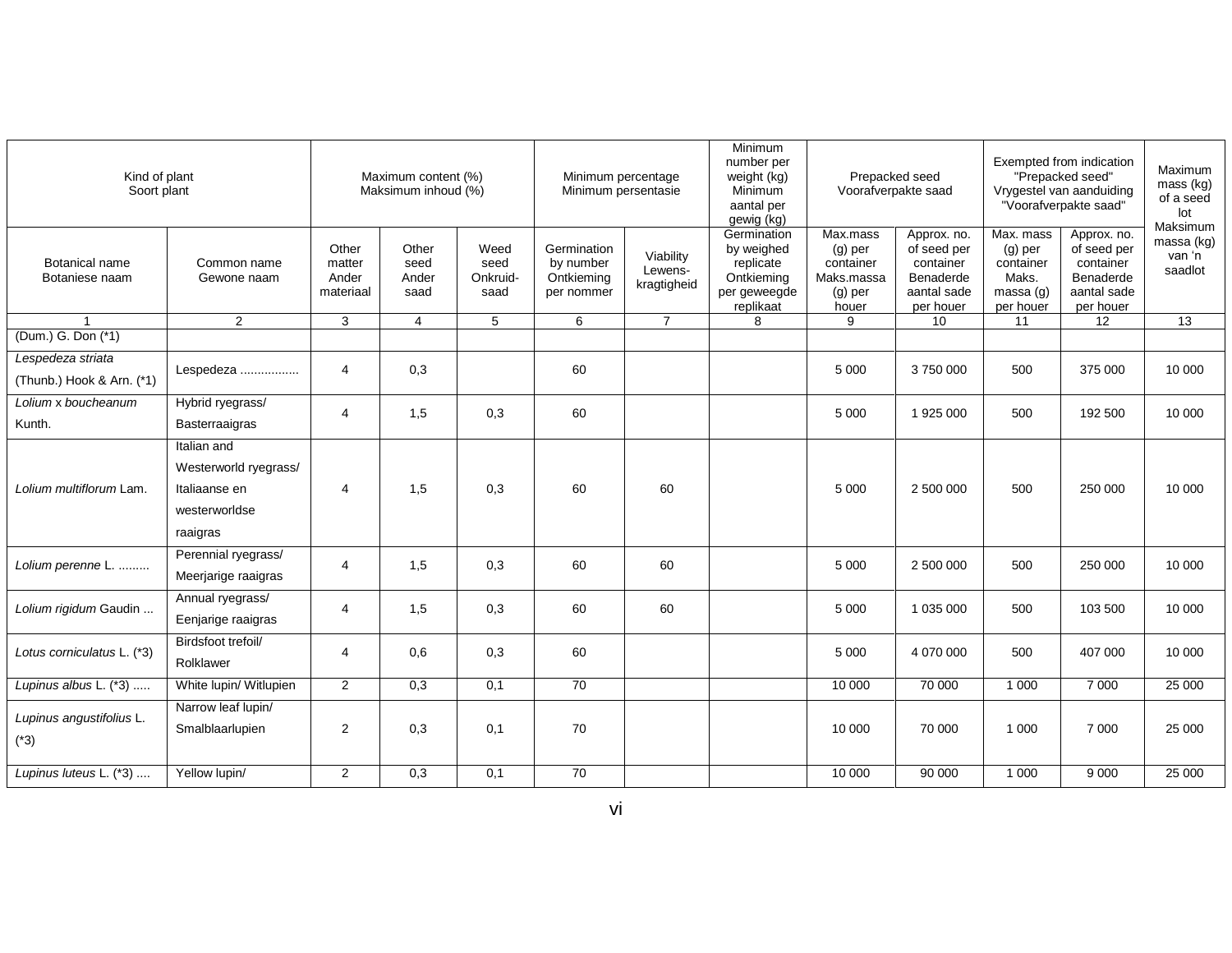| Kind of plant<br>Soort plant                                                                                            |                            | Maximum content (%)<br>Maksimum inhoud (%) |                                |                                  | Minimum percentage<br>Minimum persentasie            |                                     | Minimum<br>number per<br>Prepacked seed<br>weight (kg)<br>Minimum<br>Voorafverpakte saad<br>aantal per<br>gewig (kg) |                                                                        |                                                                                  |                                                                          | Exempted from indication<br>"Prepacked seed"<br>Vrygestel van aanduiding<br>"Voorafverpakte saad" | Maximum<br>mass (kg)<br>of a seed<br>lot<br>Maksimum |
|-------------------------------------------------------------------------------------------------------------------------|----------------------------|--------------------------------------------|--------------------------------|----------------------------------|------------------------------------------------------|-------------------------------------|----------------------------------------------------------------------------------------------------------------------|------------------------------------------------------------------------|----------------------------------------------------------------------------------|--------------------------------------------------------------------------|---------------------------------------------------------------------------------------------------|------------------------------------------------------|
| <b>Botanical name</b><br>Botaniese naam                                                                                 | Common name<br>Gewone naam | Other<br>matter<br>Ander<br>materiaal      | Other<br>seed<br>Ander<br>saad | Weed<br>seed<br>Onkruid-<br>saad | Germination<br>by number<br>Ontkieming<br>per nommer | Viability<br>Lewens-<br>kragtigheid | Germination<br>by weighed<br>replicate<br>Ontkieming<br>per geweegde<br>replikaat                                    | Max.mass<br>$(g)$ per<br>container<br>Maks.massa<br>$(g)$ per<br>houer | Approx. no.<br>of seed per<br>container<br>Benaderde<br>aantal sade<br>per houer | Max. mass<br>$(g)$ per<br>container<br>Maks.<br>massa $(q)$<br>per houer | Approx. no.<br>of seed per<br>container<br>Benaderde<br>aantal sade<br>per houer                  | massa (kg)<br>van 'n<br>saadlot                      |
| $\overline{1}$                                                                                                          | 2                          | 3                                          | 4                              | 5                                | 6                                                    | 7                                   | 8                                                                                                                    | 9                                                                      | 10 <sup>°</sup>                                                                  | 11                                                                       | 12                                                                                                | 13                                                   |
|                                                                                                                         | Geellupien                 |                                            |                                |                                  |                                                      |                                     |                                                                                                                      |                                                                        |                                                                                  |                                                                          |                                                                                                   |                                                      |
| Lycopersicon esculentum<br>Mill., nom cons.                                                                             | Tomato/ Tamatie            | 2                                          | 0,2                            |                                  | 60                                                   |                                     |                                                                                                                      | 500                                                                    | 202 500                                                                          | 50                                                                       | 20 250                                                                                            | 10 000                                               |
| Medicago littoralis Rhode<br>ex Loisel (*2)                                                                             | Strand medic               | $\overline{4}$                             | 0,2                            |                                  | 60                                                   |                                     |                                                                                                                      | 5 0 0 0                                                                | 1805000                                                                          | 500                                                                      | 180 500                                                                                           | 10 000                                               |
| Medicago polymorpha L.<br>$(*2)$                                                                                        | Burr medic                 | 3                                          | 0,8                            | 0,3                              | 60                                                   |                                     |                                                                                                                      | 5 0 0 0                                                                | 1 380 000                                                                        | 500                                                                      | 138 000                                                                                           | 10 000                                               |
| Medicago rugosa Desr.<br>$(*2)$                                                                                         | Gama medic                 | 3                                          | 0,5                            | 0,3                              | 60                                                   |                                     |                                                                                                                      | 5 0 0 0                                                                | 705 000                                                                          | 500                                                                      | 70 500                                                                                            | 10 000                                               |
| Medicago sativa L. (incl.<br>spp. previously known<br>as/insl. spp. voorheen<br>bekend as Medicago x<br>varia) $(*2)$ . | Lucerne/ Lusern            | 3                                          | 0.5                            | 0,3                              | 70                                                   |                                     |                                                                                                                      | 2 0 0 0                                                                | 730 000                                                                          | 200                                                                      | 73 000                                                                                            | 10 000                                               |
| Medicago scutellata (L.)<br>Mill. (*2)                                                                                  | Snail medic                | 3                                          | 0,5                            | 0,3                              | 60                                                   |                                     |                                                                                                                      | 5 0 0 0                                                                | 255 000                                                                          | 500                                                                      | 25 500                                                                                            | 10 000                                               |
| Medicago truncatula<br>Gaertn. (*2)                                                                                     | Barrel medic               | 3                                          | 1,0                            | 0,3                              | 60                                                   |                                     |                                                                                                                      | 5 0 0 0                                                                | 1 190 000                                                                        | 500                                                                      | 119 000                                                                                           | 20 000                                               |
| Nicotiana tabacum L.                                                                                                    | Tobacco/Tabak              | $\overline{4}$                             | 0,2                            |                                  | 80                                                   |                                     |                                                                                                                      | 5 0 0 0                                                                | 78 125 000                                                                       | 500                                                                      | 7812500                                                                                           | 10 000                                               |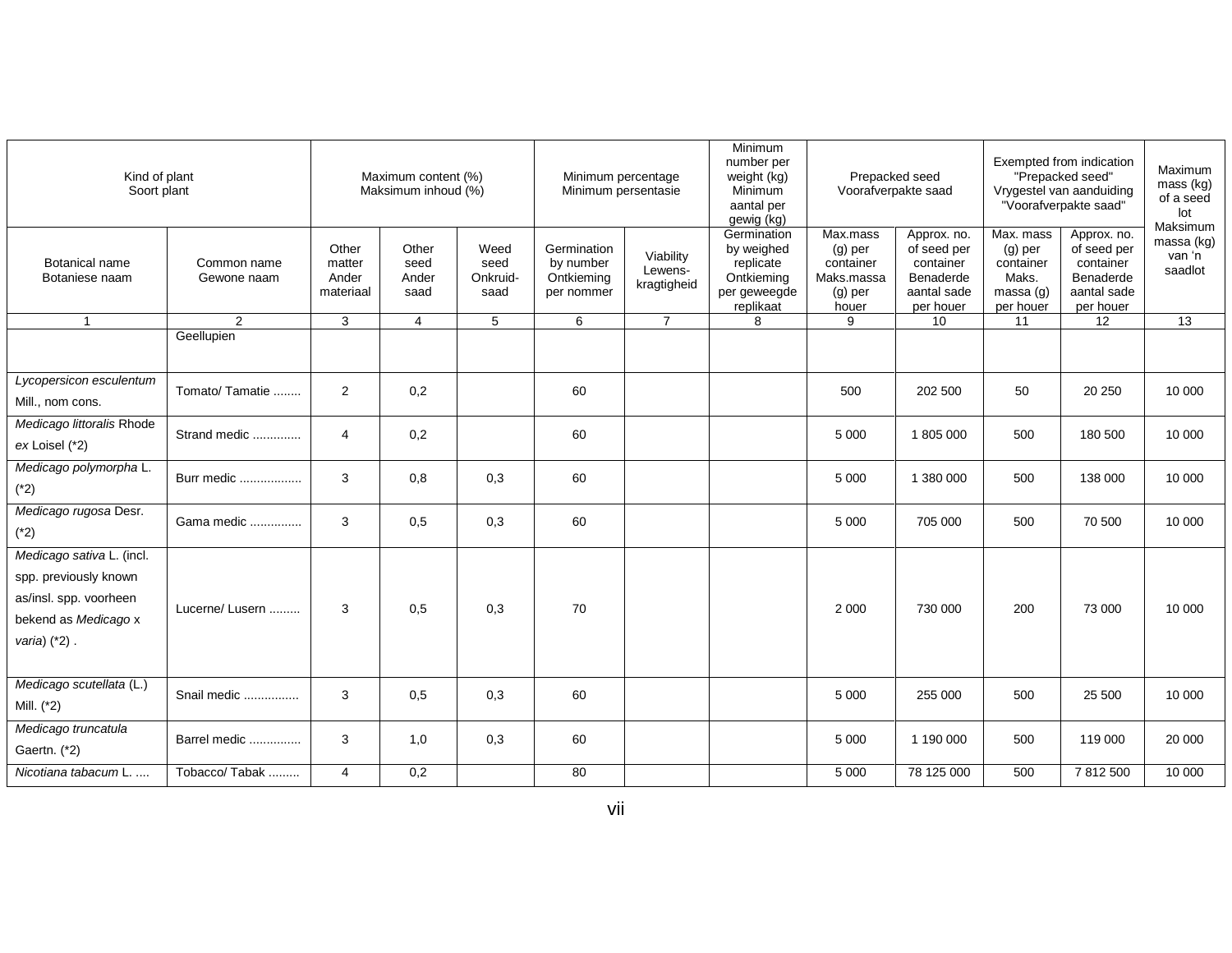| Kind of plant<br>Soort plant                 |                                                             | Maximum content (%)<br>Maksimum inhoud (%) |                                |                                  | Minimum percentage<br>Minimum persentasie            |                                     | Minimum<br>number per<br>Prepacked seed<br>weight (kg)<br>Minimum<br>Voorafverpakte saad<br>aantal per<br>gewig (kg) |                                                                      |                                                                                  | Exempted from indication<br>"Prepacked seed"<br>Vrygestel van aanduiding<br>"Voorafverpakte saad" | Maximum<br>mass (kg)<br>of a seed<br>lot<br>Maksimum                             |                                 |
|----------------------------------------------|-------------------------------------------------------------|--------------------------------------------|--------------------------------|----------------------------------|------------------------------------------------------|-------------------------------------|----------------------------------------------------------------------------------------------------------------------|----------------------------------------------------------------------|----------------------------------------------------------------------------------|---------------------------------------------------------------------------------------------------|----------------------------------------------------------------------------------|---------------------------------|
| <b>Botanical name</b><br>Botaniese naam      | Common name<br>Gewone naam                                  | Other<br>matter<br>Ander<br>materiaal      | Other<br>seed<br>Ander<br>saad | Weed<br>seed<br>Onkruid-<br>saad | Germination<br>by number<br>Ontkieming<br>per nommer | Viability<br>Lewens-<br>kragtigheid | Germination<br>by weighed<br>replicate<br>Ontkieming<br>per geweegde<br>replikaat                                    | Max.mass<br>$(g)$ per<br>container<br>Maks.massa<br>(g) per<br>houer | Approx. no.<br>of seed per<br>container<br>Benaderde<br>aantal sade<br>per houer | Max. mass<br>$(g)$ per<br>container<br>Maks.<br>massa $(q)$<br>per houer                          | Approx. no.<br>of seed per<br>container<br>Benaderde<br>aantal sade<br>per houer | massa (kg)<br>van 'n<br>saadlot |
|                                              | 2                                                           | 3                                          | $\overline{4}$                 | 5                                | 6                                                    | $\overline{7}$                      | 8                                                                                                                    | 9                                                                    | 10                                                                               | 11                                                                                                | 12                                                                               | 13                              |
| Ornithopus compressus<br>L. $(*1)$           | Yellow serradella/<br>Geel serradella                       | 4                                          | 1,5                            | 0,5                              | 70                                                   |                                     |                                                                                                                      | 5 0 0 0                                                              | 1 035 000                                                                        | 500                                                                                               | 103 500                                                                          | 10 000                          |
| Ornithopus sativus Brot.<br>$(*3)$           | Serradella                                                  | $\overline{2}$                             | 0,5                            | 0,3                              | 60                                                   |                                     |                                                                                                                      | 5 0 0 0                                                              | 1 135 000                                                                        | 500                                                                                               | 113 500                                                                          | 10 000                          |
| Oryza sativa L.                              | Rice/ Rys                                                   | $\overline{4}$                             | 0,1                            |                                  | 70                                                   |                                     |                                                                                                                      | 10 000                                                               | 660 000                                                                          | 1 0 0 0                                                                                           | 66 000                                                                           | 30 000                          |
| Panicum maximum Jacq.                        | White buffalo grass/<br>Witbuffelgras<br>(i) Uncoated seed/ | 2,5                                        | 0.7                            | 0.5                              | 10                                                   | 20                                  |                                                                                                                      | 5 0 0 0                                                              | 11 035 000                                                                       | 500                                                                                               | 1 103 500                                                                        | 10 000                          |
|                                              | Nie-omhulde saad<br>(ii) Coated seed/<br>Omhulde saad       | 10                                         | 1,0                            | 0,5                              | 20                                                   | 40                                  |                                                                                                                      | 5 0 0 0                                                              | 3 845 000                                                                        | 500                                                                                               | 384 500                                                                          | 10 000                          |
| Paspalum dilatatum Poir.                     | Dallis grass/<br>Paspalum                                   | 40                                         | 0,3                            |                                  | 40                                                   |                                     |                                                                                                                      | 5 0 0 0                                                              | 2 960 000                                                                        | 50                                                                                                | 29 600                                                                           | 10 000                          |
| Paspalum notatum<br>Flüggé                   | Bahia                                                       | 40                                         | 0,3                            |                                  | 40                                                   |                                     |                                                                                                                      | 5 0 0 0                                                              | 1830000                                                                          | 50                                                                                                | 18 300                                                                           | 10 000                          |
| Pastinaca sativa L.                          | Parsnip/ Witwortel                                          | $\overline{7}$                             | 0,2                            |                                  | 50                                                   |                                     |                                                                                                                      | 500                                                                  | 214 500                                                                          | 50                                                                                                | 21 450                                                                           | 10 000                          |
| Pennisetum clandestinum<br>Hochst. ex Chiov. | Kikuyu/ Kikoejoe                                            | 5                                          | 0,3                            |                                  | 60                                                   |                                     |                                                                                                                      | 500                                                                  | 185 500                                                                          | 50                                                                                                | 18 550                                                                           | 10 000                          |
| Pennisetum glaucum (L.)<br>R. Br.            | Pearl millet/ Babala                                        | $\overline{7}$                             | 0,2                            |                                  | 60                                                   |                                     |                                                                                                                      | 5 0 0 0                                                              | 970 000                                                                          | 500                                                                                               | 97 000                                                                           | 10 000                          |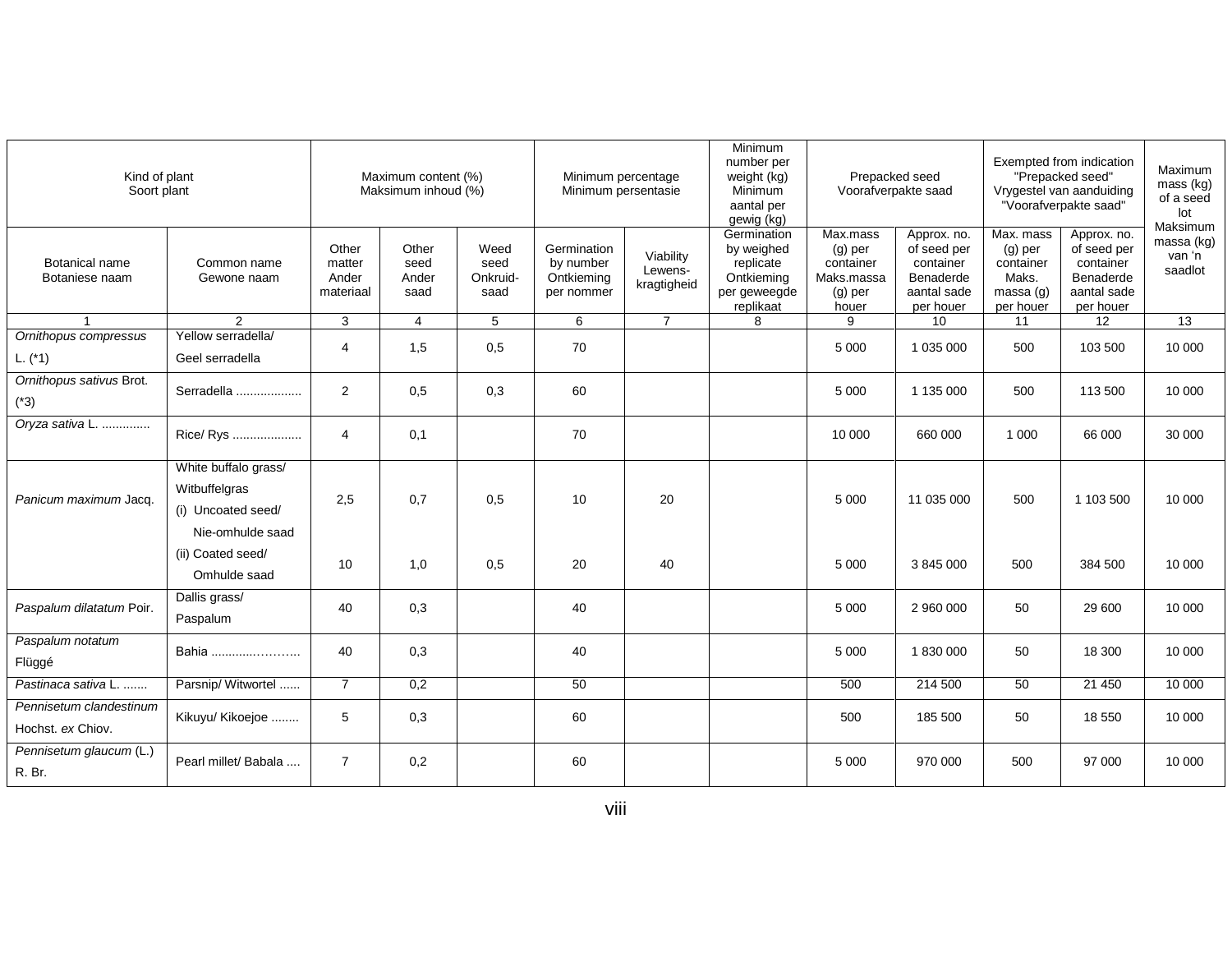| Kind of plant<br>Soort plant                            |                                           | Maximum content (%)<br>Maksimum inhoud (%) |                                |                                  | Minimum percentage<br>Minimum persentasie            |                                     | Minimum<br>number per<br>Prepacked seed<br>weight (kg)<br>Minimum<br>Voorafverpakte saad<br>aantal per<br>gewig (kg) |                                                                        |                                                                                  | Exempted from indication<br>"Prepacked seed"<br>Vrygestel van aanduiding<br>"Voorafverpakte saad" | Maximum<br>mass (kg)<br>of a seed<br>lot<br>Maksimum                             |                                 |
|---------------------------------------------------------|-------------------------------------------|--------------------------------------------|--------------------------------|----------------------------------|------------------------------------------------------|-------------------------------------|----------------------------------------------------------------------------------------------------------------------|------------------------------------------------------------------------|----------------------------------------------------------------------------------|---------------------------------------------------------------------------------------------------|----------------------------------------------------------------------------------|---------------------------------|
| Botanical name<br>Botaniese naam                        | Common name<br>Gewone naam                | Other<br>matter<br>Ander<br>materiaal      | Other<br>seed<br>Ander<br>saad | Weed<br>seed<br>Onkruid-<br>saad | Germination<br>by number<br>Ontkieming<br>per nommer | Viability<br>Lewens-<br>kragtigheid | Germination<br>by weighed<br>replicate<br>Ontkieming<br>per geweegde<br>replikaat                                    | Max.mass<br>$(g)$ per<br>container<br>Maks.massa<br>$(g)$ per<br>houer | Approx. no.<br>of seed per<br>container<br>Benaderde<br>aantal sade<br>per houer | Max. mass<br>$(g)$ per<br>container<br>Maks.<br>massa $(q)$<br>per houer                          | Approx. no.<br>of seed per<br>container<br>Benaderde<br>aantal sade<br>per houer | massa (kg)<br>van 'n<br>saadlot |
|                                                         | 2                                         | 3                                          | $\overline{4}$                 | 5                                | 6                                                    | $\overline{7}$                      | 8                                                                                                                    | 9                                                                      | 10 <sup>°</sup>                                                                  | 11                                                                                                | 12                                                                               | 13                              |
| Petroselinum crispum<br>(Mill.) Nyman ex. A. W.<br>Hill | Parsley/ Pietersielie                     | 6                                          | 0,2                            |                                  | 50                                                   |                                     |                                                                                                                      | 500                                                                    | 324 000                                                                          | 50                                                                                                | 32 400                                                                           | 10 000                          |
| Phalaris aquatica L.                                    | Phalaris                                  | 6                                          | 0,3                            |                                  | 60                                                   |                                     |                                                                                                                      | 5 0 0 0                                                                | 2 980 000                                                                        | 500                                                                                               | 298 000                                                                          | 10 000                          |
| Phaseolus coccineus L.                                  | Kidney bean/<br>Nierboon                  | 4                                          | 0,1                            |                                  | 60                                                   |                                     |                                                                                                                      | 5 0 0 0                                                                | 5 0 0 0                                                                          | 500                                                                                               | 500                                                                              | 20 000                          |
| Phaseolus vulgaris L.                                   | Dry bean/ Droëboon                        | $\overline{4}$                             | 0,1                            |                                  | 60                                                   |                                     |                                                                                                                      | 5 0 0 0                                                                | 20 000                                                                           | 500                                                                                               | 2 0 0 0                                                                          | 25 000                          |
| Phaseolus vulgaris L.                                   | Garden bean -<br>Runner/Tuinboon-<br>Rank | 4                                          | 0,1                            |                                  | 60                                                   |                                     |                                                                                                                      | 5 0 0 0                                                                | 20 000                                                                           | 500                                                                                               | 2 0 0 0                                                                          | 25 000                          |
| Phaseolus vulgaris L.                                   | Garden bean - Dwarf/<br>Tuinboon - Stam   | 4                                          | 0,1                            |                                  | 60                                                   |                                     |                                                                                                                      | 5 0 0 0                                                                | 22 000                                                                           | 500                                                                                               | 2 2 0 0                                                                          | 25 000                          |
| Pisum sativum L. s. I.                                  | Dry pea, Garden<br>pea/Droë ert, Tuinert  | 4                                          | 0,1                            |                                  | 60                                                   |                                     |                                                                                                                      | 5 0 0 0                                                                | 25 000                                                                           | 500                                                                                               | 2 500                                                                            | 25 000                          |
| Raphanus sativus L.                                     | Fodder radish/<br>Voerradys               | $\overline{4}$                             | 0,2                            |                                  | 60                                                   |                                     |                                                                                                                      | 5 0 0 0                                                                | 375 000                                                                          | 500                                                                                               | 37 500                                                                           | 10 000                          |
| Raphanus sativus L.                                     | Garden radish/<br>Tuinradys               | 4                                          | 0,2                            |                                  | 60                                                   |                                     |                                                                                                                      | 500                                                                    | 60 000                                                                           | 50                                                                                                | 6 0 0 0                                                                          | 10 000                          |
| Ricinus communis L.                                     | Castor oil/ Kasterolie                    | $\overline{4}$                             | 0,1                            |                                  | $\overline{70}$                                      |                                     |                                                                                                                      | 10 000                                                                 | 50 000                                                                           | 1 0 0 0                                                                                           | 5 0 0 0                                                                          | 20 000                          |
| Secale cereale L.                                       | Rye/ Rog                                  | 2                                          | 0,5                            | 0,2                              | 75                                                   |                                     |                                                                                                                      | 5 0 0 0                                                                | 200 000                                                                          | 500                                                                                               | 20 000                                                                           | 30 000                          |
| Setaria sphacelata                                      | Common setaria/                           | 40                                         | 0,3                            |                                  | 30                                                   |                                     |                                                                                                                      | 5 0 0 0                                                                | 7 825 000                                                                        | 500                                                                                               | 782 500                                                                          | 10 000                          |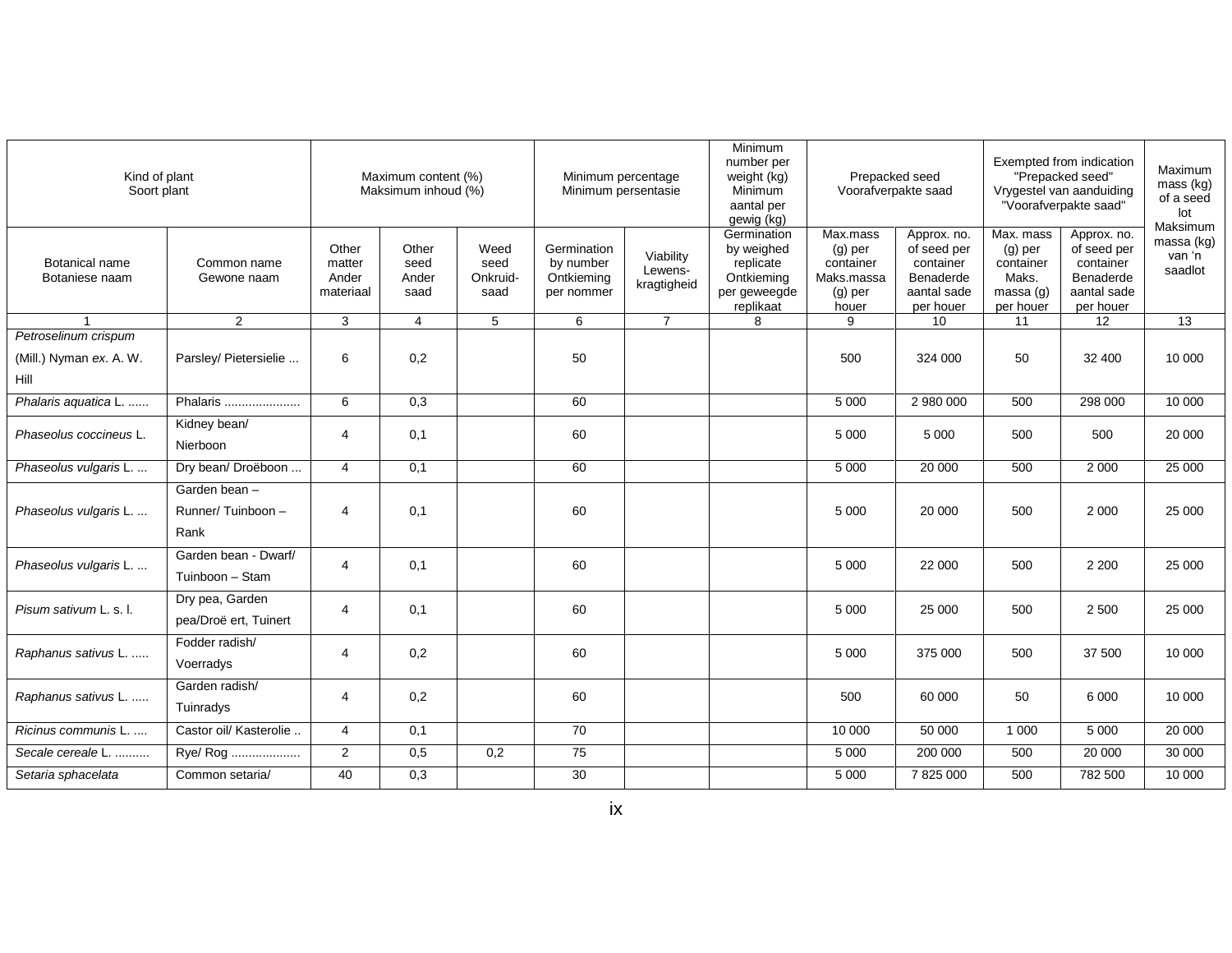| Kind of plant<br>Soort plant                                                                               |                                     | Maximum content (%)<br>Maksimum inhoud (%) |                                | Minimum percentage<br>Minimum persentasie |                                                      | Minimum<br>number per<br>weight (kg)<br>Minimum<br>aantal per<br>gewig (kg) | Prepacked seed<br>Voorafverpakte saad                                             |                                                                      | Exempted from indication<br>"Prepacked seed"<br>Vrygestel van aanduiding<br>"Voorafverpakte saad" |                                                                          | Maximum<br>mass (kg)<br>of a seed<br>lot<br>Maksimum                             |                                 |
|------------------------------------------------------------------------------------------------------------|-------------------------------------|--------------------------------------------|--------------------------------|-------------------------------------------|------------------------------------------------------|-----------------------------------------------------------------------------|-----------------------------------------------------------------------------------|----------------------------------------------------------------------|---------------------------------------------------------------------------------------------------|--------------------------------------------------------------------------|----------------------------------------------------------------------------------|---------------------------------|
| <b>Botanical name</b><br>Botaniese naam                                                                    | Common name<br>Gewone naam          | Other<br>matter<br>Ander<br>materiaal      | Other<br>seed<br>Ander<br>saad | Weed<br>seed<br>Onkruid-<br>saad          | Germination<br>by number<br>Ontkieming<br>per nommer | Viability<br>Lewens-<br>kragtigheid                                         | Germination<br>by weighed<br>replicate<br>Ontkieming<br>per geweegde<br>replikaat | Max.mass<br>$(g)$ per<br>container<br>Maks.massa<br>(g) per<br>houer | Approx. no.<br>of seed per<br>container<br>Benaderde<br>aantal sade<br>per houer                  | Max. mass<br>$(g)$ per<br>container<br>Maks.<br>massa $(q)$<br>per houer | Approx. no.<br>of seed per<br>container<br>Benaderde<br>aantal sade<br>per houer | massa (kg)<br>van 'n<br>saadlot |
|                                                                                                            | $\overline{2}$                      | 3                                          | 4                              | 5                                         | 6                                                    | $\overline{7}$                                                              | 8                                                                                 | 9                                                                    | 10                                                                                                | 11                                                                       | 12                                                                               | 13                              |
| (Schumach.) Stapf. &<br>C.E. Hubb                                                                          | Gewone setaria                      |                                            |                                |                                           |                                                      |                                                                             |                                                                                   |                                                                      |                                                                                                   |                                                                          |                                                                                  |                                 |
| Sinapis alba L.                                                                                            | White mustard/<br>Witmosterd        | $\overline{4}$                             | 0,2                            |                                           | 60                                                   |                                                                             |                                                                                   | 500                                                                  | 284 500                                                                                           | 50                                                                       | 28 450                                                                           | 10 000                          |
| Solanum melongena L.                                                                                       | Eggplant, Aubergine/<br>Eiervrug    | 4                                          | 0,2                            |                                           | 60                                                   |                                                                             |                                                                                   | 500                                                                  | 114 000                                                                                           | 50                                                                       | 11 400                                                                           | 10 000                          |
| Sorghum bicolor (L.)<br>Moench                                                                             | Grain sorghum/<br>Graansorghum      | $\overline{4}$                             | 0,1                            |                                           | 70                                                   |                                                                             |                                                                                   | 5 0 0 0                                                              | 150 000                                                                                           | 500                                                                      | 15 000                                                                           | 10 000                          |
| Sorghum spp. [S. x<br>almum Parodi, S.<br>sudanense (Piper) Stapf.<br>and/ en hybrids/ hibriede]<br>$(*4)$ | Forage sorghum/<br>Voersorghum      | $\overline{7}$                             | 0,2                            |                                           | 60                                                   | 70                                                                          |                                                                                   | 5 0 0 0                                                              | 650 000                                                                                           | 500                                                                      | 65 000                                                                           | 10 000                          |
| Stylosanthes hamata (L.)<br>Taub. (*1)                                                                     | Caribbean stylo/<br>Karibiese stylo | 10                                         | 1,0                            | 0,5                                       | 50                                                   |                                                                             |                                                                                   | 5 0 0 0                                                              | 2 450 000                                                                                         | 500                                                                      | 245 000                                                                          | 10 000                          |
| Trifolium fragiferum L.<br>$(*3)$                                                                          | Strawberry clover/<br>Aarbeiklawer  | 6                                          | 0,3                            |                                           | 60                                                   |                                                                             |                                                                                   | 1 0 0 0                                                              | 635 000                                                                                           | 100                                                                      | 63 500                                                                           | 10 000                          |
| Trifolium hirtum All. (*3)                                                                                 | Rose clover/<br>Roosklawer          | 4                                          | 0,3                            |                                           | 60                                                   |                                                                             |                                                                                   | 1 0 0 0                                                              | 358 000                                                                                           | 100                                                                      | 35 800                                                                           | 10 000                          |
| Trifolium incarnatum L.<br>$(*3)$                                                                          | Crimson clover/<br>Inkarnaatklawer  | 4                                          | 0,3                            |                                           | 60                                                   |                                                                             |                                                                                   | 1 0 0 0                                                              | 330 000                                                                                           | 100                                                                      | 33 000                                                                           | 10 000                          |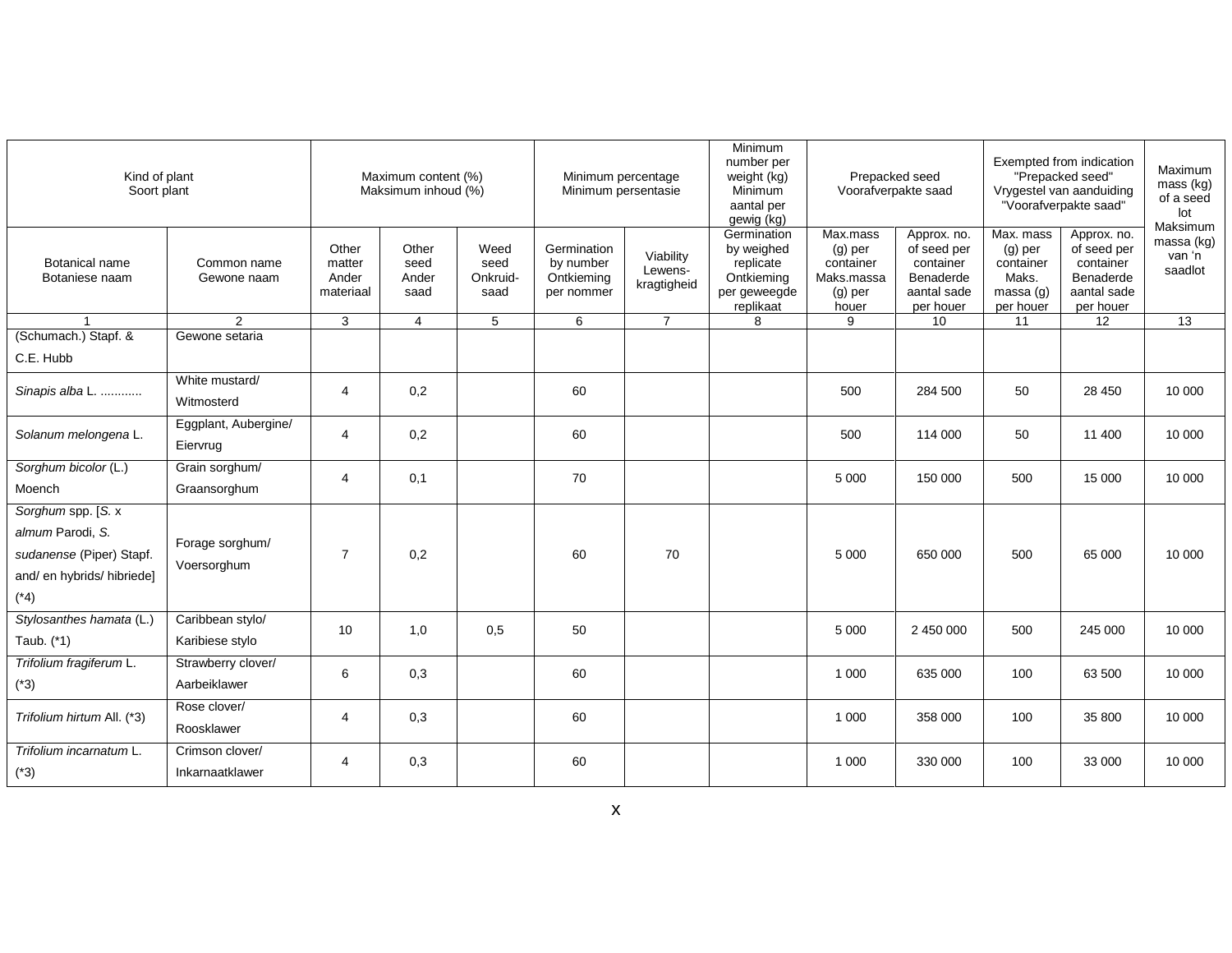| Kind of plant<br>Soort plant                            |                                             | Maximum content (%)<br>Maksimum inhoud (%) |                                | Minimum percentage<br>Minimum persentasie |                                                      | Minimum<br>number per<br>weight (kg)<br>Minimum<br>aantal per<br>gewig (kg) | Prepacked seed<br>Voorafverpakte saad                                             |                                                                        | Exempted from indication<br>"Prepacked seed"<br>Vrygestel van aanduiding<br>"Voorafverpakte saad" |                                                                       | Maximum<br>mass (kg)<br>of a seed<br>lot                                         |                                             |
|---------------------------------------------------------|---------------------------------------------|--------------------------------------------|--------------------------------|-------------------------------------------|------------------------------------------------------|-----------------------------------------------------------------------------|-----------------------------------------------------------------------------------|------------------------------------------------------------------------|---------------------------------------------------------------------------------------------------|-----------------------------------------------------------------------|----------------------------------------------------------------------------------|---------------------------------------------|
| <b>Botanical name</b><br>Botaniese naam                 | Common name<br>Gewone naam                  | Other<br>matter<br>Ander<br>materiaal      | Other<br>seed<br>Ander<br>saad | Weed<br>seed<br>Onkruid-<br>saad          | Germination<br>by number<br>Ontkieming<br>per nommer | Viability<br>Lewens-<br>kragtigheid                                         | Germination<br>by weighed<br>replicate<br>Ontkieming<br>per geweegde<br>replikaat | Max.mass<br>$(g)$ per<br>container<br>Maks.massa<br>$(g)$ per<br>houer | Approx. no.<br>of seed per<br>container<br>Benaderde<br>aantal sade<br>per houer                  | Max. mass<br>$(g)$ per<br>container<br>Maks.<br>massa(q)<br>per houer | Approx. no.<br>of seed per<br>container<br>Benaderde<br>aantal sade<br>per houer | Maksimum<br>massa (kg)<br>van 'n<br>saadlot |
| $\overline{\mathbf{1}}$                                 | 2                                           | 3                                          | $\overline{4}$                 | 5                                         | 6                                                    | $\overline{7}$                                                              | 8                                                                                 | 9                                                                      | 10                                                                                                | 11                                                                    | 12                                                                               | 13                                          |
| Trifolium pratense L. (*3)                              | Red clover/<br>Rooiklawer                   | 6                                          | 0,3                            |                                           | 60                                                   |                                                                             |                                                                                   | 1 0 0 0                                                                | 600 000                                                                                           | 100                                                                   | 60 000                                                                           | 10 000                                      |
| Trifolium repens L. (*2)                                | White clover/<br>Witklawer                  | 6                                          | 0,3                            |                                           | 60                                                   |                                                                             |                                                                                   | 1 0 0 0                                                                | 1 500 000                                                                                         | 100                                                                   | 150 000                                                                          | 10 000                                      |
| Trifolium resupinatum L.<br>$(*3)$                      | Persian clover/<br>Persiese klawer          | 4                                          | 0,3                            |                                           | 60                                                   |                                                                             |                                                                                   | 1 0 0 0                                                                | 1416000                                                                                           | 100                                                                   | 141 600                                                                          | 10 000                                      |
| Trifolium subterraneum L.<br>$(*3)$                     | Subterranean clover/<br>Ondergrondse klawer | 6                                          | 0,3                            |                                           | 60                                                   |                                                                             |                                                                                   | 1 0 0 0                                                                | 119 000                                                                                           | 100                                                                   | 11 900                                                                           | 10 000                                      |
| Trifolium vesiculosum<br>Savi (*1)                      | Arrow leaf clover/<br>Assegaaiklawer        | 4                                          | 0,3                            |                                           | 60                                                   |                                                                             |                                                                                   | 1 0 0 0                                                                | 699 000                                                                                           | 100                                                                   | 59 900                                                                           | 10 000                                      |
| x Triticosecale Wittm.<br>(Triticum x Secale)           | Triticale/Korog                             | 3                                          | 0,5                            |                                           | 80                                                   |                                                                             |                                                                                   | 5 0 0 0                                                                | 130 000                                                                                           | 500                                                                   | 13 000                                                                           | 30 000                                      |
| Triticum aestivum L.,<br>nom. cons. (*6)                | Wheat/ Koring                               | 1,5                                        | 0,3                            | <b>TR</b>                                 | 80                                                   |                                                                             |                                                                                   | 5 0 0 0                                                                | 250 000                                                                                           | 500                                                                   | 25 000                                                                           | 30 000                                      |
| Triticum durum Desf. (*6)                               | Durum wheat/<br>Durumkoring                 | $\mathbf{1}$                               | 0,3                            | <b>TR</b>                                 | 80                                                   |                                                                             |                                                                                   | 5 0 0 0                                                                | 250 000                                                                                           | 500                                                                   | 25 000                                                                           | 30 000                                      |
| Vicia faba L. (*3)                                      | Broad bean/Boerboon                         | $\overline{4}$                             | 0,5                            | 0,2                                       | 70                                                   |                                                                             |                                                                                   | 5 0 0 0                                                                | 5 0 0 0                                                                                           | 500                                                                   | 500                                                                              | 25 000                                      |
| Vicia sativa L. [Incl./insl.<br>V angustifolia L.] (*3) | Common vetch/<br>Gewone wiek                | 4                                          | 0,2                            |                                           | 60                                                   |                                                                             |                                                                                   | 5 0 0 0                                                                | 95 000<br>300 000                                                                                 | 500                                                                   | 9 500<br>30 000                                                                  | 25 000                                      |
| Vicia villosa Roth. [incl./                             | Hairy vetch/ Harige                         | 4                                          | 0,2                            |                                           | 60                                                   |                                                                             |                                                                                   | 5 0 0 0                                                                | 125 000                                                                                           | 500                                                                   | 12 500                                                                           | 20 000                                      |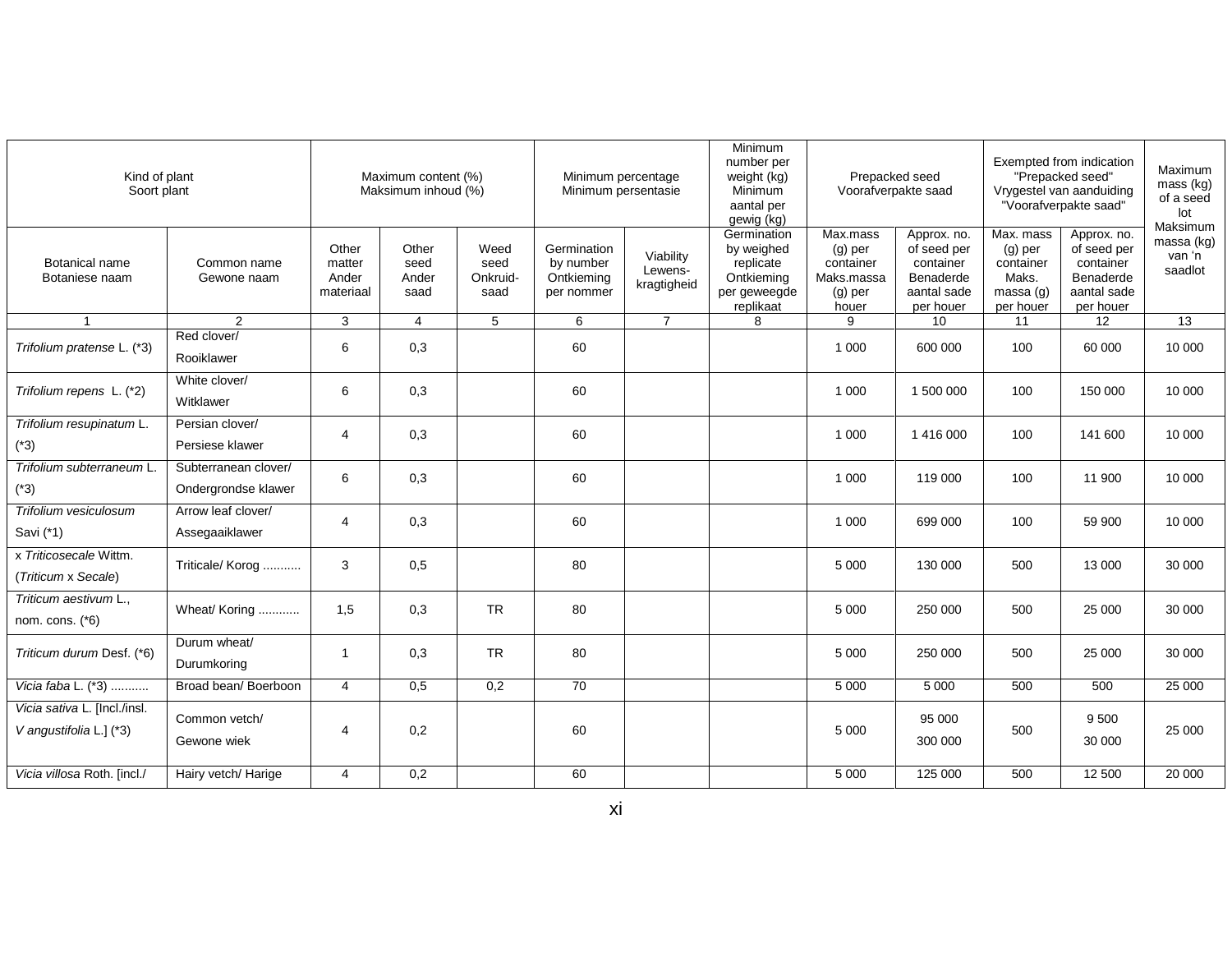| Kind of plant<br>Soort plant                                                                                          |                                                             | Maximum content (%)<br>Maksimum inhoud (%) |                                |                                  | Minimum percentage<br>Minimum persentasie            |                                     | Minimum<br>number per<br>weight (kg)<br>Minimum<br>aantal per<br>gewig (kg)       | Prepacked seed<br>Voorafverpakte saad                                  |                                                                                  | Exempted from indication<br>"Prepacked seed"<br>Vrygestel van aanduiding<br>"Voorafverpakte saad" |                                                                                  | Maximum<br>mass (kg)<br>of a seed<br>lot    |
|-----------------------------------------------------------------------------------------------------------------------|-------------------------------------------------------------|--------------------------------------------|--------------------------------|----------------------------------|------------------------------------------------------|-------------------------------------|-----------------------------------------------------------------------------------|------------------------------------------------------------------------|----------------------------------------------------------------------------------|---------------------------------------------------------------------------------------------------|----------------------------------------------------------------------------------|---------------------------------------------|
| Botanical name<br>Botaniese naam                                                                                      | Common name<br>Gewone naam                                  | Other<br>matter<br>Ander<br>materiaal      | Other<br>seed<br>Ander<br>saad | Weed<br>seed<br>Onkruid-<br>saad | Germination<br>by number<br>Ontkieming<br>per nommer | Viability<br>Lewens-<br>kragtigheid | Germination<br>by weighed<br>replicate<br>Ontkieming<br>per geweegde<br>replikaat | Max.mass<br>$(g)$ per<br>container<br>Maks.massa<br>$(g)$ per<br>houer | Approx. no.<br>of seed per<br>container<br>Benaderde<br>aantal sade<br>per houer | Max. mass<br>$(g)$ per<br>container<br>Maks.<br>massa(q)<br>per houer                             | Approx. no.<br>of seed per<br>container<br>Benaderde<br>aantal sade<br>per houer | Maksimum<br>massa (kg)<br>van 'n<br>saadlot |
|                                                                                                                       | $\overline{2}$                                              | 3                                          | $\overline{4}$                 | 5                                | 6                                                    | $\overline{7}$                      | 8                                                                                 | 9                                                                      | $\overline{10}$                                                                  | 11                                                                                                | $\overline{12}$                                                                  | $\overline{13}$                             |
| insl. V. dasycarpa Ten.]<br>$(*3)$                                                                                    | wiek                                                        |                                            |                                |                                  |                                                      |                                     |                                                                                   |                                                                        | 180 000                                                                          |                                                                                                   | 18 000                                                                           |                                             |
| Vigna unguiculata (L.)<br>Walp [incl./ insl. V.<br>sinensis (L.) Savi ex<br>Hassk.; Dolichos biflorus<br>$(L.)]$ (*3) | Cowpea/ Akkerboon                                           | $\overline{4}$                             | 0,1                            |                                  | 60                                                   |                                     |                                                                                   | 5 0 0 0                                                                | 40 000                                                                           | 500                                                                                               | 4 0 0 0                                                                          | 20 000                                      |
| Zea mays L.                                                                                                           | White and yellow grain<br>maize/ Wit en geel<br>graanmielie | 4                                          | 0,1                            |                                  | 70                                                   |                                     |                                                                                   | 10 000                                                                 | 36 000                                                                           | 1 0 0 0                                                                                           | 3 600                                                                            | 40 000                                      |
| Zea mays L.                                                                                                           | Sweet corn/<br>Soetmielies                                  | 4                                          | 0,1                            |                                  | 70                                                   |                                     |                                                                                   | 10 000                                                                 | 60 000                                                                           | 1 0 0 0                                                                                           | 6 0 0 0                                                                          | 40 000                                      |

*[Table 4 amended, corrected and substituted by R. 1287 of 14 June 1985, R. 1524 of 12 July 1985, R. 1487 of 11 July 1986, R. 2496 of 9 December 1988,*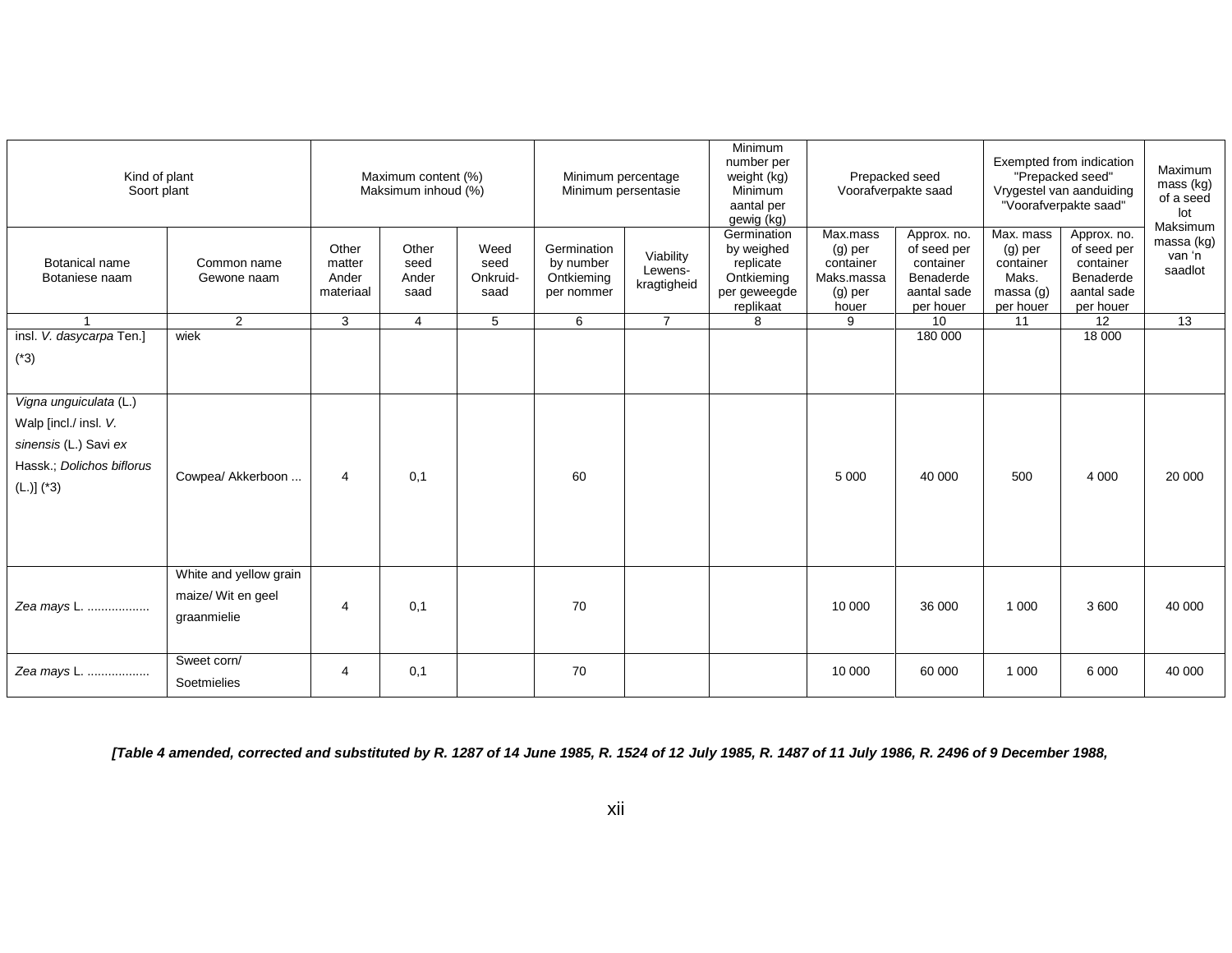*R. 1638 of 12 July 1991, R. 1971 of 16 August 1991, R. 2119 of 24 July 1992, R. 2618 of 18 September 1992, R. 1590 of 27 August 1993, R. 2057 of 29 October 1993, R. 513 of 18 March 1994, R. 174 of 10 February 1995, R. 319 of 3 March 1995, R. 97 of 24 January 1997, R. 1207 of 1 December 2000; R. 849 of 2 September 2005 (as corrected by R. 928 of 30 September 2005, R. 770 of 4 August 2006 and R. 56 of 2 February 2007]*

*[Tabel 4 gewysig, verbeter en vervang deur R. 1287 van 14 Junie 1985, R. 1524 van 12 Julie 1985, R. 1487 van 11 Julie 1986, R. 2496 van 9 Desember 1988,*

*R. 1638 van 12 Julie 1991, R. 1971 van 16 Augustus 1991, R. 2119 van 24 Julie 1992, R. 2618 van 18 September 1992, R. 1590 van 27 Augustus 1993, R. 2057 van 29 Oktober 1993, R. 513 van 18 Maart 1994, R. 174 van 10 Februarie 1995, R. 319 van 3 Maart 1995, R. 97 van 24 Januarie 1997, R. 1207 van 1 Desember 2000; R. 849 van 2 September 2005 (soos verbeter deur R. 928 van 30 September 2005), R. 770 van 4 Augustus 2006 en R. 56 van 2 Februarie 2007]*